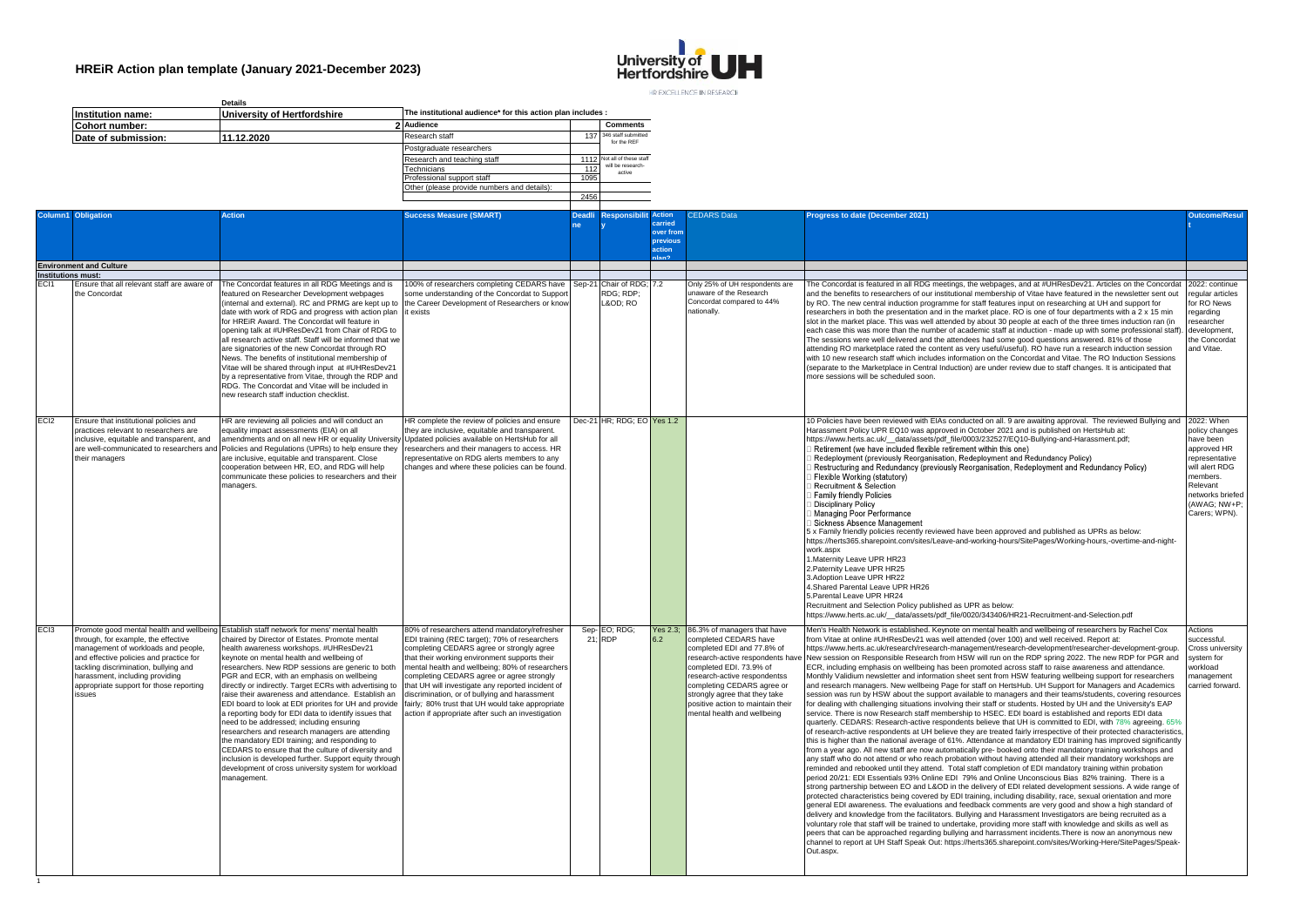

| EC <sub>I4</sub>             | Ensure that managers of researchers are<br>effectively trained in relation to equality,<br>diversity and including, wellbeing and<br>mental health                                                                                             | Mandatory attendance reports of EDI training will be 80% of staff completion of mandatory training<br>reviewed by the Deans to share with the line<br>managers in schools. This has been trialled with one<br>school.                                                                                                                                                                                                                                                                                                                                                                                                                                                                          |                                                                                                                                                                                                                                                                                                                  | Apr-21 L&OD EO              | 2.3; 6.1;<br>6.2; 6.3;<br>64 | 86.3% of managers that have<br>completed CEDARS have<br>completed EDI and 77.8% of<br>research-active respondents have<br>completed EDI                                                                                                                                                                           | EDI quarterly reports are shared with Deans and 93% of staff complete the mandatory EDI training.                                                                                                                                                                                                                                                                                                                                                                                                                                                                                                                                                                                                                                                                                                                                                                                             | Action<br>successful |
|------------------------------|------------------------------------------------------------------------------------------------------------------------------------------------------------------------------------------------------------------------------------------------|------------------------------------------------------------------------------------------------------------------------------------------------------------------------------------------------------------------------------------------------------------------------------------------------------------------------------------------------------------------------------------------------------------------------------------------------------------------------------------------------------------------------------------------------------------------------------------------------------------------------------------------------------------------------------------------------|------------------------------------------------------------------------------------------------------------------------------------------------------------------------------------------------------------------------------------------------------------------------------------------------------------------|-----------------------------|------------------------------|-------------------------------------------------------------------------------------------------------------------------------------------------------------------------------------------------------------------------------------------------------------------------------------------------------------------|-----------------------------------------------------------------------------------------------------------------------------------------------------------------------------------------------------------------------------------------------------------------------------------------------------------------------------------------------------------------------------------------------------------------------------------------------------------------------------------------------------------------------------------------------------------------------------------------------------------------------------------------------------------------------------------------------------------------------------------------------------------------------------------------------------------------------------------------------------------------------------------------------|----------------------|
| EC <sub>I5</sub>             | Ensure that researchers and their<br>managers are aware of, and act in<br>accordance with, the highest standards of<br>research integrity                                                                                                      | All research staff who are also research students<br>have mandatory training in research integrity. We will undertaken Research Integrity training. 50% of<br>explore the possibility of redesigning this training and managers of researchers completing CEDARS<br>rolling out to ECRs, along with refresher training for<br>other researchers. A gap analysis of the new<br>Concordat for Research Integrity is underway, and<br>any new areas highlighted will be addressed as part<br>of the action plan for the Research Integrity<br>Concordat. Procedures for research integrity are<br>clearly set out in UPR RE02 Research Misconduct<br>and reviewed annually by Research Committee. | '0% of researchers completing CEDARS have<br>have undertaken Research Integrity training;<br>80% of researchers completing CEDARS trust<br>UH to investigate any reported incidents of<br>research misconduct fairly; 80% trust that UH<br>would take action if appropriate after such an<br><b>nvestigation</b> | Sep-21 RDP; Susan<br>Grey   | N/A                          | 68.8% of research-active<br>respondents who completed the<br>CEDARS survey have undertaken<br>Research Integrity training, 20%<br>would like to in the future. 70.4%<br>of managers of researchers that<br>completed CEDARS have<br>undertaken Research Integrity<br>training.                                    | Ist stage gap analysis of Research Integrity Concordat is underway and any proposed changes for 2022 are<br>currently being finalised, to be considered by PRMG and RC.<br>Supervisory training includes option of refresher attendance for experienced supervisors.<br>ECR training will in part be encompassed by the above as many ECRs attend supervisory training. Further<br>raining is planned once actions from RI gap analysis are agreed. The Research Governance Manager has<br>identified a gap in our policies, which is that although there is an UPR to explain Research Misconduct, we do<br>not state what we believe best practice in research to be. Work will commence next term on a best practice in<br>research quide which may be incorporated into the UPRs.                                                                                                         | On-going             |
| EC <sub>I</sub> <sub>6</sub> | Regularly review and report on the quality<br>of the research environment and culture,<br>including seeking feedback from<br>researchers, and use the outcomes to<br>improve institutional practices                                           | ncrease participation of researchers completing<br>CEDARS through effective timing and marketing of<br>the survey, using the outcomes to improve practices<br>through a review and development process involving 2019)<br>Research Committee and RDG                                                                                                                                                                                                                                                                                                                                                                                                                                           | 00% increase in researchers completing<br>CEDARS (260 responses; 54 responses for<br>PIRLS in 2019 and 75 responses for CROS in                                                                                                                                                                                  | Sep-21 L&OD RDG;<br>RC      | 7.1; 7.2                     | 130 responses to the CEDARS<br>survey.                                                                                                                                                                                                                                                                            | CEDARS: Average number of responses across other institutions is 138. At UH we received 130 responses,<br>which compares to previously 120 completing PIRLS + CROS. Nationally the response rate is around 20% which<br>is similar to our response rate if we take 680 as the number of research active staff (taken from researcher<br>mailing list). However a more realistic figure would be around 400 (+350 - looking at REF submissions) making a<br>33% response rate. Initial findings of the CEDARS have been shared with RC; RDG and PRMG. PVCR will<br>share with all staff at high profile staff $Q \& A$ (>100 staff). The findings will be shared across the university on<br>display boards and in staff updates. As the granular data is processed meetings will be held with relevant groups<br>(e.g. AWAG, NW+P, doctoral college) and professional SBUs (EO, HSW, RO, HR). | On-going             |
| Funders must:                |                                                                                                                                                                                                                                                |                                                                                                                                                                                                                                                                                                                                                                                                                                                                                                                                                                                                                                                                                                |                                                                                                                                                                                                                                                                                                                  |                             |                              |                                                                                                                                                                                                                                                                                                                   |                                                                                                                                                                                                                                                                                                                                                                                                                                                                                                                                                                                                                                                                                                                                                                                                                                                                                               |                      |
|                              | Including requirements which promote                                                                                                                                                                                                           |                                                                                                                                                                                                                                                                                                                                                                                                                                                                                                                                                                                                                                                                                                |                                                                                                                                                                                                                                                                                                                  |                             |                              |                                                                                                                                                                                                                                                                                                                   |                                                                                                                                                                                                                                                                                                                                                                                                                                                                                                                                                                                                                                                                                                                                                                                                                                                                                               |                      |
|                              | equitable, inclusive and positive research<br>cultures and environments in relevant<br>funding calls, terms and conditions, grant<br>reporting, and policies                                                                                   |                                                                                                                                                                                                                                                                                                                                                                                                                                                                                                                                                                                                                                                                                                |                                                                                                                                                                                                                                                                                                                  |                             |                              |                                                                                                                                                                                                                                                                                                                   |                                                                                                                                                                                                                                                                                                                                                                                                                                                                                                                                                                                                                                                                                                                                                                                                                                                                                               |                      |
| ECF <sub>2</sub>             | Consider how funding opportunities and<br>policies can facilitate different patterns and<br>ways of working, and promote the<br>wellbeing and mental health of<br>researchers                                                                  |                                                                                                                                                                                                                                                                                                                                                                                                                                                                                                                                                                                                                                                                                                |                                                                                                                                                                                                                                                                                                                  |                             |                              |                                                                                                                                                                                                                                                                                                                   |                                                                                                                                                                                                                                                                                                                                                                                                                                                                                                                                                                                                                                                                                                                                                                                                                                                                                               |                      |
| ECF3                         | Ensure that funding call requirements and<br>selection processes offer equality of<br>opportunity between different groups of<br>researchers, recognise personal contexts,<br>and promote positive research cultures<br>and working conditions |                                                                                                                                                                                                                                                                                                                                                                                                                                                                                                                                                                                                                                                                                                |                                                                                                                                                                                                                                                                                                                  |                             |                              |                                                                                                                                                                                                                                                                                                                   |                                                                                                                                                                                                                                                                                                                                                                                                                                                                                                                                                                                                                                                                                                                                                                                                                                                                                               |                      |
|                              | Managers of researchers must:                                                                                                                                                                                                                  |                                                                                                                                                                                                                                                                                                                                                                                                                                                                                                                                                                                                                                                                                                |                                                                                                                                                                                                                                                                                                                  |                             |                              |                                                                                                                                                                                                                                                                                                                   |                                                                                                                                                                                                                                                                                                                                                                                                                                                                                                                                                                                                                                                                                                                                                                                                                                                                                               |                      |
| ECM <sub>1</sub>             | Undertake relevant training and<br>development opportunities related to<br>equality, diversity and inclusion, and put<br>this into practice in their work                                                                                      | All Managers will have an EDI action on racial<br>equality and awareness-raising. EDI for managers<br>workshop to be run bimonthly to capture all line<br>managers to update their awareness of their<br>responsibilities along with three yearly refresher<br>training on Equality and Diversity and Unconscious<br>Bias.                                                                                                                                                                                                                                                                                                                                                                     | 70% of researchers completing CEDARS agree<br>or strongly agree that staff are treated fairly<br>rrespective of any protected characteristics.<br>80% of line managers have completed their<br>nandatory and refresher training                                                                                  | Jun-21 EO; line<br>nanagers | 6.1; 6.2;<br>6.3; 6.4        | 86.3% of managers that have<br>completed CEDARS have<br>completed EDI.<br>77.8% of research-active<br>respondents have completed EDI<br>64.8% of researcher-active<br>respondents completing CEDARS<br>agree or strongly agree that staff<br>are treated fairly irrespective of<br>any protected characteristics. | 78% of research-active respondents completing CEDARS believe UH is committed to EDI. 64.8% of researcher-<br>active respondents completing CEDARS believe they are treated fairly irrespective of their protected<br>characteristics this is higher than the national average of 61%. EDI quarterly reports are shared with Deans and<br>93% of staff complete the mandatory EDI training.                                                                                                                                                                                                                                                                                                                                                                                                                                                                                                    | Action<br>successful |
| ECM <sub>2</sub>             | n accordance with the highest standards<br>of research integrity and professional<br>conduct                                                                                                                                                   | Ensure that they and their researchers act Research integrity is included in the training for<br>research supervisors. We will explore the possibility<br>of refresher training for experienced researchers.<br>The 2021 PGR conference will have a keynote from<br>James Parry of UKRIO.                                                                                                                                                                                                                                                                                                                                                                                                      | 50% of managers completing CEDARS have<br>undertaken training on research integrity;                                                                                                                                                                                                                             | Sep-22 RDP; Susan           | N/A                          | 70.4% of managers of<br>researchers that completed<br>CEDARS have undertaken<br>Research Integrity training.                                                                                                                                                                                                      | <sup>st</sup> stage gap analysis of Research Integrity Concordat is underway and any proposed changes for 2022 are<br>currently being finalised, to be considered by PRMG and RC. Supervisory training includes option of refresher<br>attendance for experienced supervisors.<br>New EDI training for Research Degree Supervisors scheduled for 2022.<br>ECR training will in part be encompassed by the above as many ECRs attend supervisory training. Further<br>training planned once actions from RI gap analysis agreed.                                                                                                                                                                                                                                                                                                                                                               | On-going             |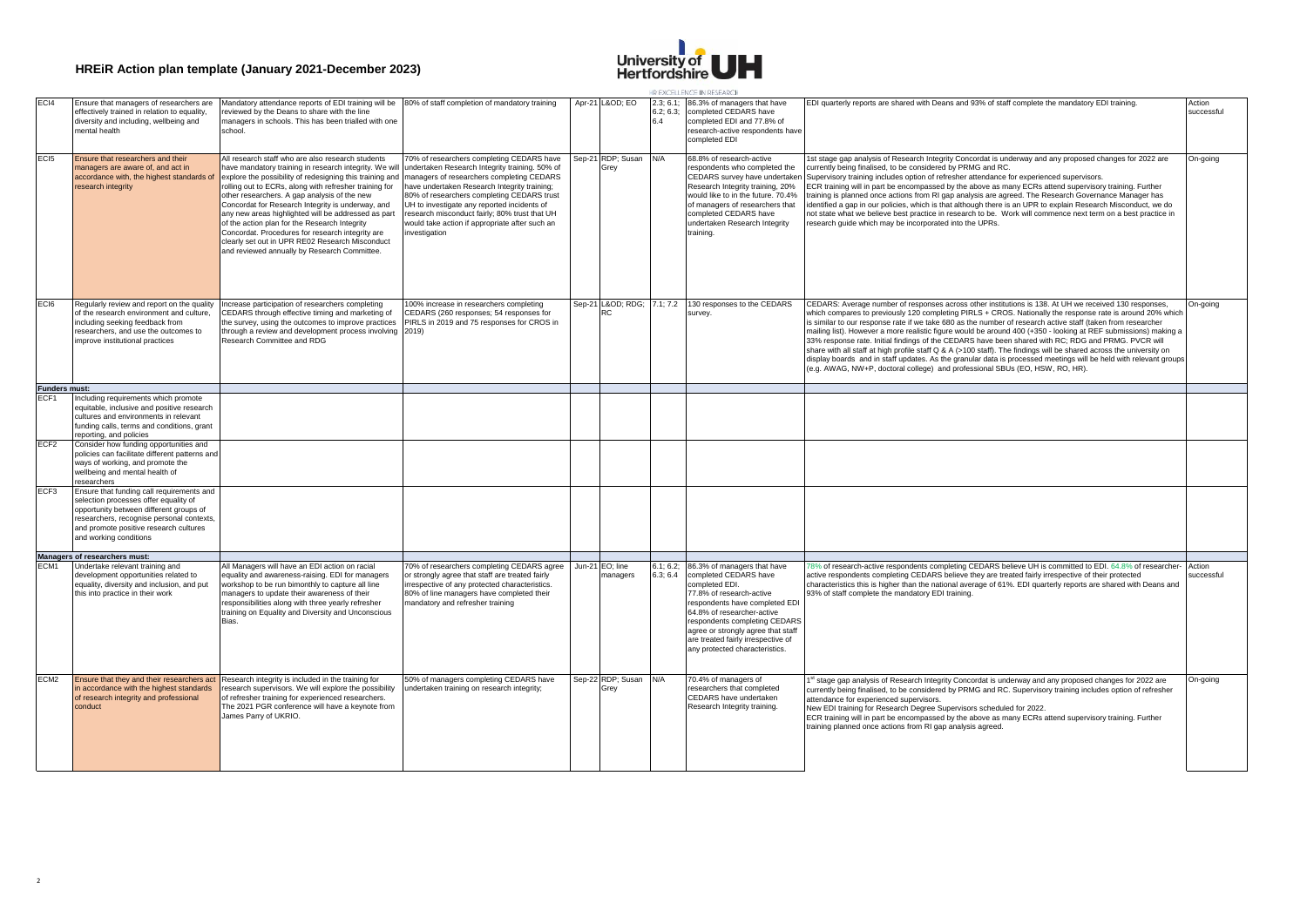

|                  |                                                                                                                                                                                                                                   |                                                                                                                                                                                                                                                                                                                                                                                                                                                                                                                                                                           |                                                                                                                                                                                                                                                                                                                                                                                                                                                                           |            |                                     |                       | HR EXCELLENCE IN RESEARCH                                                                                                                                                                                                                                                                                                                                                                                                                                                                                                                                     |                                                                                                                                                                                                                                                                                                                                                                                                                                                                                                                                                                                                                                                                                                                                                                                                                                                                                                                                                                                                                                 |                      |
|------------------|-----------------------------------------------------------------------------------------------------------------------------------------------------------------------------------------------------------------------------------|---------------------------------------------------------------------------------------------------------------------------------------------------------------------------------------------------------------------------------------------------------------------------------------------------------------------------------------------------------------------------------------------------------------------------------------------------------------------------------------------------------------------------------------------------------------------------|---------------------------------------------------------------------------------------------------------------------------------------------------------------------------------------------------------------------------------------------------------------------------------------------------------------------------------------------------------------------------------------------------------------------------------------------------------------------------|------------|-------------------------------------|-----------------------|---------------------------------------------------------------------------------------------------------------------------------------------------------------------------------------------------------------------------------------------------------------------------------------------------------------------------------------------------------------------------------------------------------------------------------------------------------------------------------------------------------------------------------------------------------------|---------------------------------------------------------------------------------------------------------------------------------------------------------------------------------------------------------------------------------------------------------------------------------------------------------------------------------------------------------------------------------------------------------------------------------------------------------------------------------------------------------------------------------------------------------------------------------------------------------------------------------------------------------------------------------------------------------------------------------------------------------------------------------------------------------------------------------------------------------------------------------------------------------------------------------------------------------------------------------------------------------------------------------|----------------------|
| ECM <sub>3</sub> | Promote a healthy working environment<br>that supports researchers' wellbeing and<br>mental health, including reporting and<br>addressing incidents of discrimination,<br>bullying and harassment, and poor<br>research integrity | Establish staff network for mens mental health<br>haired by Director of Estates. Promote mental<br>ealth awareness workshops. #UHResDev21<br>keynote on mental health and wellbeing of<br>researchers. Establish an EDI board to look at EDI<br>priorites for UH and provide a reporting body for EDI<br>data to identify issues that need to be addressed;<br>including ensuring researchers and research<br>managers are attending the mandatory EDI training<br>and responding to CEDARS to ensure that the<br>culture of diversity and inclusion is developed further | 80% of researchers attend mandatory/refresher<br>EDI training (REC target); 70% of managers<br>completing CEDARS feel confident to respond to<br>any issues relating to health and wellbeing; and<br>to any issues relating to bullying and<br>harassment. More than 70% of researchers<br>completing CEDARS agree or strongly agree<br>that their manager promotes a good worklife<br>balance                                                                            |            | Sep- EO: HSW:<br>21; RDG            | 6.1; 6.2;<br>6.3; 6.4 | Yes: 2.3: 86.3% of managers that have<br>completed CEDARS have<br>completed EDI and 77.8% of<br>research-active respondents have<br>completed EDI.<br>78% of managers completing<br>CEDARS feel confident to<br>respond to any issues relating to<br>health and wellbeing: and to any<br>issues relating to bullying and<br>harassment. 77.7% of research-<br>active respondents completing<br>CEDARS agree or strongly agree<br>that their manager promotes a<br>good worklife balance                                                                       | Men's Health Network is established. Keynote on mental health and wellbeing of researchers by Rachel Cox<br>from Vitae at online #UHResDev21 was well attended (over 100) and well received. New session on Responsibl<br>Research from HSW will run on the RDP spring 2022. Monthly Validium newsletter and info sheet sent from<br>HSW featuring wellbeing support for researchers and research managers. New Wellbeing Page for staff on<br>HertsHub. UH Support for Managers and Academics session was run by HSW about the support available to<br>managers and their teams/students, covering resources for dealing with challenging situations involving their<br>staff or students, hosted by UH and the University's EAP service. 20 of the 39 managers attending were<br>managers of academics/researchers.                                                                                                                                                                                                           | Action<br>successful |
| ECM4             | Consider fully, in accordance with<br>tatutory rights and institutional policies,<br>lexible working requests and other<br>appropriate arrangements to support<br>researchers                                                     | All managers attend the mandatory HR Policies in<br>practice.                                                                                                                                                                                                                                                                                                                                                                                                                                                                                                             | 80% of managers completing CEDARS feel<br>confident to manage requests for flexible<br>working appropriately; 0% of researchers<br>completing CEDARS disagree or disagree<br>strongly that they are treated fairly in relation to<br>requests for flexible working                                                                                                                                                                                                        |            | Sep-21 L&OD                         | N/A                   | 73.5% of managers completing<br>CEDARS feel confident to<br>manage requests for flexible<br>working appropriately; 12.7% of<br>research-active respondents<br>completing CEDARS disagree or<br>disagree strongly that they are<br>treated fairly in relation to<br>requests for flexible working                                                                                                                                                                                                                                                              | L & OD will be monitoring mandatory line manager training to ensure that all new line managers complete this<br>within 12 months                                                                                                                                                                                                                                                                                                                                                                                                                                                                                                                                                                                                                                                                                                                                                                                                                                                                                                | On-going             |
| ECM <sub>5</sub> | Engage with opportunities to contribute to<br>olicy development aimed at creating a<br>nore positive research environment and<br>sulture within their institution                                                                 | The Research Committee (RC) chaired by the PVCR Minutes of RC and and RDG meetings showing<br>provides opportunities for consultation with research<br>managers to communicate their views on both<br>internal policy and decisions as well as external<br>initiatives, such as implementing the new concordat.<br>The RDG acts also as a consultative group for RC,<br>aathering researcher and research manager views<br>hrough school representatives, survey analysis and<br>irculation of minutes to all ADRs and other research                                     | where research managers' views have be sough<br>on policy development and acted upon. Analysis<br>of research surveys to show where research<br>managers' views have contributed to policy<br>levelopment and resulted in a more positive<br>esearch environment and culture.                                                                                                                                                                                             |            | Jul-21 RC, RDG;<br><b>ADRs: PIs</b> | N/A                   |                                                                                                                                                                                                                                                                                                                                                                                                                                                                                                                                                               | RDG has welcomed the addition of an ADR to the group to represent ADRs views and to act as a conduit<br>between the ADRs and the RDG. There has been close and on-going communication between the RDG Project<br>Lead, the RDG and the PVCR over the first 6 months whilst RDG Chair was unwell, enabling the functions of the<br>RDG to continue including the very successful #UHResDev21. The Report from the RDG is a standing item on<br>the RC agenda.                                                                                                                                                                                                                                                                                                                                                                                                                                                                                                                                                                    | On-going             |
| FCR1             | <b>Researchers must:</b><br>naintenance of a supportive, fair and<br>nclusive research culture and be a<br>supportive colleague, particularly to newer<br>esearchers and students                                                 | Actively contribute to the development and ADRs encourage researchers to buddy with or<br>mentor newer researchers and students: enable<br>newer researchers to join research programmes led<br>by experienced researchers; and/or join doctoral<br>supervision teams.                                                                                                                                                                                                                                                                                                    | 90% of newer researchers (research active for 0 Dec-22 ADRs<br>to 4 years) completing CEDARS agree or agree<br>strongly that they feel included in their immediate<br>research environment/group                                                                                                                                                                                                                                                                          |            |                                     | N/A                   | 68.2% of newer research-active<br>respondents (research active for 0<br>to 4 years) completing CEDARS<br>agree or agree strongly that they<br>feel included in their immediate<br>research environment/group                                                                                                                                                                                                                                                                                                                                                  | Chair of RDG will ask at RC in 2022. The mentoring page on HertsHub highlights mentoring for ECR, in each<br>school, with contact names                                                                                                                                                                                                                                                                                                                                                                                                                                                                                                                                                                                                                                                                                                                                                                                                                                                                                         | On-going             |
| FCR <sub>2</sub> | Ensure they act in accordance with<br>employer and funder policies related to<br>research integrity, and equality, diversity<br>and inclusion                                                                                     | We will explore the possibility of redesigning the<br>research integrity training and rolling out to ECRs,<br>along with refresher training for other researchers, to<br>increase awareness and attendance by researchers<br>who have not completed the training as research<br>students. Researchers and research managers<br>complete the mandatory EDI training to ensure that<br>the culture of diversity and inclusion is developed<br>urther.                                                                                                                       | 80% of researchers completing CEDARS have<br>undertaken Equality, diversity and inclusion<br>training. 70% of researchers completing<br>CEDARS have undertaken Research integrity<br>training. 60% are familiar with UH's mechanisms<br>to report incidents of misconduct and 60% would<br>feel comfortable reporting any incidents of<br>research misconduct                                                                                                             |            | Sep-22 L&OD Susan<br>Grey; RDP      | N/A                   | 85.4% of research-active<br>have undertaken Equality,<br>diversity and inclusion training.<br>68.8% of research-active<br>respondents have undertaken<br>Research Integrity training, 20%<br>would like to do this in the future<br>55.5% are familiar with the<br>institutions mechanism to report<br>incidents of discrimination. 54.7%<br>would feel comfortable reporting<br>such an incident. 53.6% are<br>familiar with the institutions<br>mechanism for reporting bullying<br>or harassment, with 54.3%<br>comfortable reporting such an<br>incident. | 1st stage gap analysis of Research Integrity Concordat is underway and any proposed changes for 2022 are<br>respondents completing CEDARS currently being finalised, to be considered by PRMG and RC. Supervisory training includes option of refresher<br>attendance for experienced supervisors.<br>ECR training will in part be encompassed by the above as many ECRs attend supervisory training. Further<br>training planned once actions from RI gap analysis agreed. New EDI training specifically for Research Degree<br>Supervisors scheduled for 2022, to support diverse research students.                                                                                                                                                                                                                                                                                                                                                                                                                          | On-going             |
| ECR3             | Take positive action towards maintaining<br>heir wellbeing and mental health                                                                                                                                                      | #UHResDev21 will focus on how researchers can be   More than 50% of researchers completing<br>proactive in looking after themselves, and support<br>those they work with and supervise, with respect to<br>mental health and wellbeing, raising awareness of<br>signs to look out for in ourselves and each other. The<br>EAP will be signposted at #UHResDev21                                                                                                                                                                                                           | CEDARS agree or strongly agree that they take<br>positive action to maintain their mental health<br>and wellbeing                                                                                                                                                                                                                                                                                                                                                         | Jun-21 RDG |                                     | N/A                   | 73.9% of research-active<br>participants completing CEDARS<br>agree or strongly agree that they<br>take positive action to maintain<br>their mental health and wellbeing                                                                                                                                                                                                                                                                                                                                                                                      | Keynote on mental health and wellbeing of researchers by Rachel Cox from Vitae at online #UHResDev21 was On-going<br>well attended (over 100) and well received. Report at: https://www.herts.ac.uk/research/research-<br>management/research-development/researcher-development-group. The EAP has been well signposted<br>reqularly to all staff through bimonthly staff wellbeing updates, New session on Responsible Research from HSW<br>will run on the RDP spring 2022. Monthly Validium newsletter and info sheet sent from HSW featuring wellbeing<br>support for researchers and research managers. New Wellbeing Page for staff on HertsHub. It is well promoted<br>by OH and they have run UH support for managers with EAP. 39 Managers attended of whom 20 were<br>academic/research staff                                                                                                                                                                                                                        |                      |
| ECR4             | behaviour, particularly in relation to<br>discrimination, harassment, bullying, and<br>research misconduct                                                                                                                        | Use available mechanisms to report staff Explore possibility of redesigning the research<br>who fail to meet the expected standards of integrity training and rolling out to ECRs, along with<br>efresher training for other researchers, to increase<br>awareness and attendance by researchers who have<br>not completed the training as research students.<br>Researchers and research managers complete the<br>mandatory EDI training to ensure that the culture of<br>diversity and inclusion is developed further.                                                  | 70% of researchers completing CEDARS have<br>undertaken Research integrity training; 60% of<br>researchers completing CEDARS agree or<br>strongly agree that they are familiar with my<br>nstitution's mechanisms to report incidents of<br>discrimination, or of bullying or harrassment;<br>60% of researchers completing CEDARS agree<br>r strongly agree that they would feel<br>comfortable reporting an incident of<br>discrimination or of bullying or harrassment |            | Sep-22 L&OD RDP;<br>Susan Grey      | 6.3: 6.4              | 6.1; 6.2; 68.8% of research-active<br>participants have undertaken<br>Research Integrity training, 20%<br>would like to do this in the future.<br>55.5% are familiar with the<br>institutions mechanism to report<br>incidents of discrimination, 54.7%<br>would feel comfortable reporting<br>such an incident. 53.6% are<br>familiar with the institutions<br>mechanism for reporting bullying<br>or harassment, with 54.3%<br>comfortable reporting such an<br>incident.                                                                                   | Ist stage gap analysis of Research Integrity Concordat is underway and any proposed changes for 2022 are<br>currently being finalised, to be considered by PRMG and RC. Supervisory training includes option of refresher<br>attendance for experienced supervisors.<br>New EDI training for Research Degree Supervisors scheduled for 2022.<br>ECR training will in part be encompassed by the above as many ECRs attend supervisory training. Further<br>training planned once actions from RI gap analysis agreed. New session on Responsible Research from HSW<br>will run on the RDP spring 2022. Bullying and Harassment Investigators are being recruited as a voluntary role<br>that staff will be trained to undertake, providing more staff with knowledge and skills as well as peers that can be<br>approached regarding bullying and harrassment incidents. There is now an anonymous new channel to report at<br>UH Staff Speak Out: https://herts365.sharepoint.com/sites/Working-Here/SitePages/Speak-Out.aspx. | On-going             |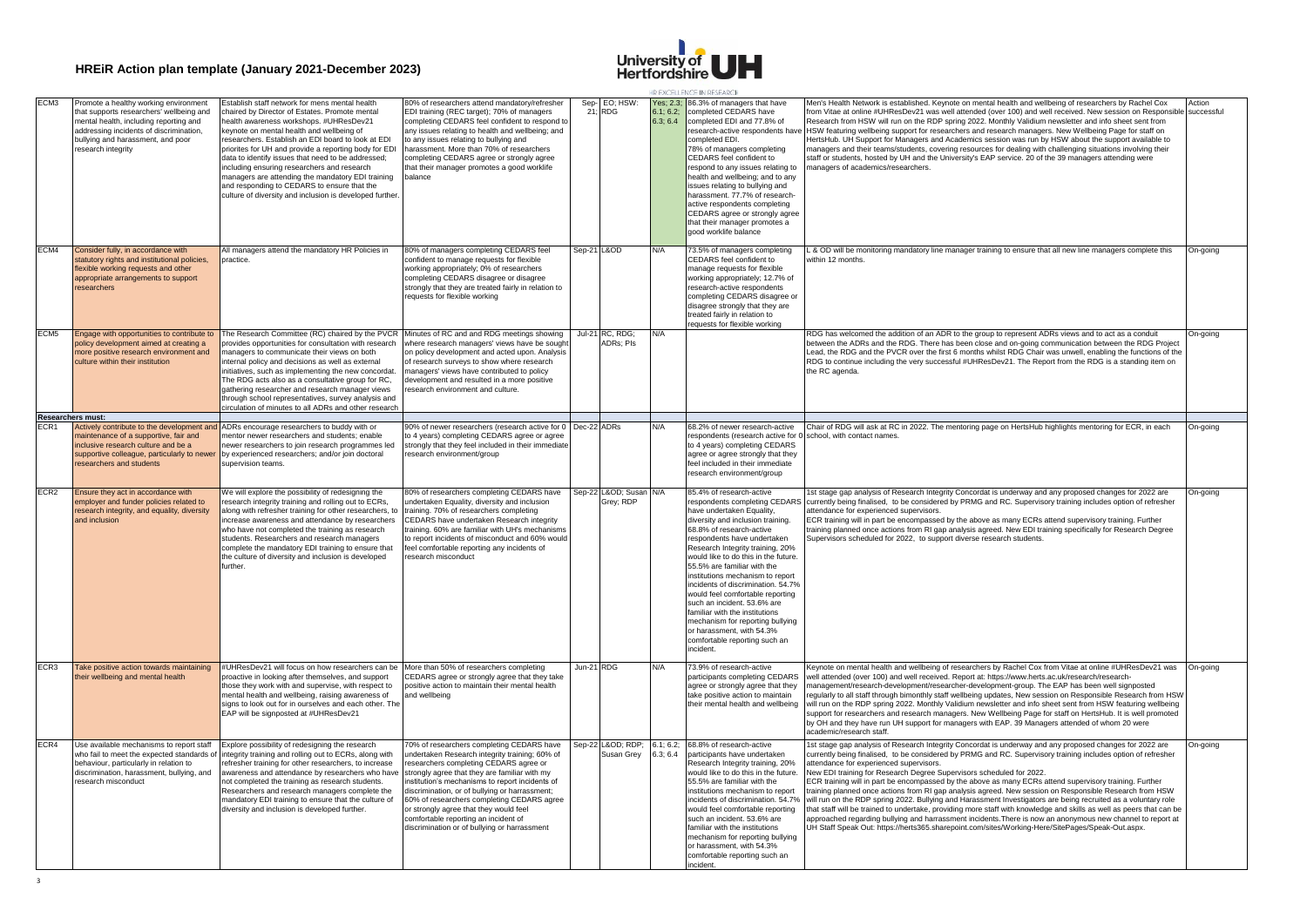

|                 |                                                                                                                                                                                                          |                                                                                                                                                                                                                                                                                                                                                                                                                                                                                                                                                                                                                                                                                                                                                                                                   |                                                                                                                                                                                                                                                                                                                                                                                    |           |                              |     |          | HR EXCELLENCE IN RESEARCE                                                                                                                                                                                                                                                                                                                                                                                                                                    |                                                                                                                                                                                                                                                                                                                                                                                                                                                                                                                                                                                                                                                                                                                                                                                                                                        |                                                                                                                                                                                   |
|-----------------|----------------------------------------------------------------------------------------------------------------------------------------------------------------------------------------------------------|---------------------------------------------------------------------------------------------------------------------------------------------------------------------------------------------------------------------------------------------------------------------------------------------------------------------------------------------------------------------------------------------------------------------------------------------------------------------------------------------------------------------------------------------------------------------------------------------------------------------------------------------------------------------------------------------------------------------------------------------------------------------------------------------------|------------------------------------------------------------------------------------------------------------------------------------------------------------------------------------------------------------------------------------------------------------------------------------------------------------------------------------------------------------------------------------|-----------|------------------------------|-----|----------|--------------------------------------------------------------------------------------------------------------------------------------------------------------------------------------------------------------------------------------------------------------------------------------------------------------------------------------------------------------------------------------------------------------------------------------------------------------|----------------------------------------------------------------------------------------------------------------------------------------------------------------------------------------------------------------------------------------------------------------------------------------------------------------------------------------------------------------------------------------------------------------------------------------------------------------------------------------------------------------------------------------------------------------------------------------------------------------------------------------------------------------------------------------------------------------------------------------------------------------------------------------------------------------------------------------|-----------------------------------------------------------------------------------------------------------------------------------------------------------------------------------|
|                 | FCR5<br>Consider opportunities to contribute to<br>policy development aimed at creating a<br>more positive research environment and<br>culture within their institution                                  | ECRs from all Schools actively engage in RDG, to<br>provide their voice in institutional policy and decision-<br>naking through RDG Chair reporting to RC.<br>Researchers participate in research surveys and staff<br>surveys adding their voice to how well policy and<br>practice are working and the impact on the<br>environment and culture.                                                                                                                                                                                                                                                                                                                                                                                                                                                | Attendance and engagement of ECRs with RDG   Dec-21 ECRs; RDG;<br>activities and RDG minutes. Analysis of reserch<br>and staff surveys evidencing where researcher<br>views have impacted policy, environment and<br>culture.                                                                                                                                                      |           | RC                           | N/A |          | Research staff have a good level<br>of job satisfaction, 72% nationally<br>and 82% at UH. Only 25% of UH<br>research staff are unaware of the<br>Research Concordat compared to<br>44% nationally. Researchers also<br>believe that UH is committed to<br>EDI, with 78% agreeing. 65% of<br>researchers at UH believe they<br>are treated fairly irrespectively of<br>their protected characteristics, this<br>is higher than the national<br>average of 61% | Research-active participants have a good level of job satisfaction, 72% nationally and 82% at UH. Only 25% of<br>UH research-active participants are unaware of the Research Concordat compared to 44% nationally. 2022:<br>ECR attendance at RDG will be more actively encouraged by the Chair making contact with those who are<br>unable to attend a meeting, to enable them to share views from their Schools.                                                                                                                                                                                                                                                                                                                                                                                                                     | On-going                                                                                                                                                                          |
|                 | <b>Employment</b>                                                                                                                                                                                        |                                                                                                                                                                                                                                                                                                                                                                                                                                                                                                                                                                                                                                                                                                                                                                                                   |                                                                                                                                                                                                                                                                                                                                                                                    |           |                              |     |          |                                                                                                                                                                                                                                                                                                                                                                                                                                                              |                                                                                                                                                                                                                                                                                                                                                                                                                                                                                                                                                                                                                                                                                                                                                                                                                                        |                                                                                                                                                                                   |
|                 | <b>Institutions must:</b>                                                                                                                                                                                |                                                                                                                                                                                                                                                                                                                                                                                                                                                                                                                                                                                                                                                                                                                                                                                                   |                                                                                                                                                                                                                                                                                                                                                                                    |           |                              |     |          |                                                                                                                                                                                                                                                                                                                                                                                                                                                              |                                                                                                                                                                                                                                                                                                                                                                                                                                                                                                                                                                                                                                                                                                                                                                                                                                        |                                                                                                                                                                                   |
|                 | Ensure open, transparent and merit-based<br>recruitment, which attracts excellent<br>researchers, using fair and inclusive<br>selection and appointment practices                                        | HR has implemented anonymous shortlisting and<br>made the diversity of recruitment panels, particularly<br>ethnic diversity, mandatory. HR also offer advice for<br>positive action wording of adverts.                                                                                                                                                                                                                                                                                                                                                                                                                                                                                                                                                                                           | 80% researchers completing CEDARS agreed or Sep-21 HR; EO<br>strongly agreed their recruitment, selection and<br>appointment was fair, inclusive, transparent and<br>merit-based                                                                                                                                                                                                   |           |                              |     |          | 83% of researchers nationally<br>believe recruitment was fair; 74%<br>believe it is inclusive; 73% believe<br>it is transparent and 83% believe<br>it is merit based. 92% UH<br>Research-active participants<br>believe recruitment is fair; 91%<br>believe it is inclusive: 92% believe<br>it is transparent and 100% believe<br>it is merit based.                                                                                                         | The BAME Staff Success Working Group has been set up to improve the experience of staff from BAME<br>backgrounds from application to employment.                                                                                                                                                                                                                                                                                                                                                                                                                                                                                                                                                                                                                                                                                       | Actions<br>successful                                                                                                                                                             |
| E12             | Provide an effective induction, ensuring<br>that researchers are integrated into the<br>community and are aware of policies and<br>practices relevant to their position                                  | Take forward the positive lessons learnt through<br>noving induction on-line, in order to maintain wider<br>attendance of researchers. Update researcher<br>induction checklist through working with RDG, ADRs<br>and Pls.                                                                                                                                                                                                                                                                                                                                                                                                                                                                                                                                                                        | 80% researchers completing CEDARS found<br>their induction very useful or useful at<br>institutional level; school level and local to their<br>current role                                                                                                                                                                                                                        |           | Sep-21 HR; ADRs;<br>PIs; RDG | 1.2 |          | Research-active participants<br>completing CEDARS found their<br>induction very useful or useful at<br>institutional level (63.4%); school<br>level (70%) and local to their<br>current role (53.3%)                                                                                                                                                                                                                                                         | CEDARS: Not offered any induction (nationally) 15% cf. not offered any induction at UH 0%. Change of staff in<br>research office so some actions will carry through to 2022. 10 new ECRs and research staff new to UH attended<br>research induction run by RO Autumn 2021.                                                                                                                                                                                                                                                                                                                                                                                                                                                                                                                                                            | On-going                                                                                                                                                                          |
| F <sub>13</sub> | Provide clear and transparent merit-based<br>recognition, reward and promotion<br>pathways that recognise the full range of<br>researchers' contributions and the<br>diversity of personal circumstances | The process for academic promotions has been<br>enhanced with a more diverse Dean's panel, to<br>include both a female and BAME members, and<br>specific feedback against the criteria for unsuccessfu<br>applicants. Specific workshops have been run for<br>Female applicants and BAME applicants led by the<br>Deputy Vice Chancellor. For Researchers generic job Respondants views on both researcher surveys<br>descriptions exist for Research Assistant, Senior<br>Research Assistant, Research Fellow and Senior<br>Research Fellow to ensure consistency in grading<br>against responsibilities and clear pathways for<br>progression.                                                                                                                                                  | The number of promotions to Readers, Assoc.<br>Prof and Prof and the increase in proportion of<br>female professors (currently 38%) increased<br>BAME promotions. Progress against the KPIs of<br>increasing BAME UH9 and above to 16% and<br>female staff at AM1 and above by 10%.<br>and staff surveys indicating processes are clear<br>and transparent                         |           | Oct-21 HR; EO; EBD Yes 1.3   |     |          |                                                                                                                                                                                                                                                                                                                                                                                                                                                              | As at 31 October 2021 KPI to increase BAME staff Grades UH09 and above to 16% in 2025 has moved to 17%<br>as at 31 July 2019 this was at 12.3% registering an increase of 4.7%. KPI to increase Senior Academic Women achievement of<br>at Grades AM1 and above by 10% in 2025 has moved from 42.7% in July 2019 to 45% at 31 October 2021, an<br>increase of 2.3%. These figures are likely to be boosted further as we complete the annual Academic Promotions<br>round and will see more BAME staff move to UH9 and AM1. Develop an enterprise academic pathway for any<br>academic staff, students, postgraduates, post doctorates, advanced and mid-career researchers toward<br>Associate Professor Entrepreneur, to develop this talent across the university. SPECS will pilot it. Then roll out to On-going<br>other schools. | Successful<br><b>BAME KPI:</b><br>Good progress<br>towards female<br>promotion KPI.                                                                                               |
| E14             | Provide effective line and project<br>management training opportunities for<br>managers of researchers, heads of<br>department and equivalent                                                            | Research leaders engage with L&OD in conducting<br>LNA and attend subsequent training opportunities                                                                                                                                                                                                                                                                                                                                                                                                                                                                                                                                                                                                                                                                                               | 35 or more researchers responding to request<br>or engagement                                                                                                                                                                                                                                                                                                                      |           | Apr-22 L&OD                  | 4.2 |          |                                                                                                                                                                                                                                                                                                                                                                                                                                                              | On-going                                                                                                                                                                                                                                                                                                                                                                                                                                                                                                                                                                                                                                                                                                                                                                                                                               | Good<br>engagement with<br>earning needs<br>on CEDARS. On<br>going work with<br>RDG and across<br>schools.                                                                        |
| E <sub>15</sub> | and embedded in institutional culture,<br>through annual appraisals, transparent                                                                                                                         | Ensure that excellent people management The university operates annual appraisals and six<br>is championed throughout the organisation monthly reviews with all appraisers undertaking<br>mandatory training. There is also a workload<br>allocation model in existence for all academic roles<br>promotion criteria, and workload allocation which does vary slightly from school to school. The<br>HR system has been upgraded and now provides an<br>opportunity to bring both appraisal and workload<br>allocation online and the benefits of this are being<br>explored. HR has made ethnicity and gender diversity above to 16% and increase of female staff at<br>on both promotion and recruitment panels mandatory AM1 and above by 10%.<br>in order to increase the diversity of staff. | The results of exploring an online version of<br>appraisal which would allow managers to<br>monitor completion rates and L&OD to see a<br>holistic view of learning needs. The results of<br>exploring the benefits of an online work<br>allocation model which would provide more<br>consistency across the schools. Progress on the<br>KPIs of increase of BAME staff at UH9 and |           | Nov-21 HR; EO                |     | Yes 1.2; |                                                                                                                                                                                                                                                                                                                                                                                                                                                              | As at 31 October 2021 KPI to increase BAME staff Grades UH09 and above to 16% moved to 17% as at 31<br>July 2019 this was at 12.3% registering an increase of 4.7%. KPI to increase Senior Academic Women at<br>Grades AM1 and above by 10% moved from 42.7% in July 2019 to 45% at 31 October 2021, an increase of<br>2.3%. Online appraisal system will not be adopted because of the complexities involved. 96% research staff and Good progress<br>95% of senior/established research staff participated in appraisal at UH compared to 63% and 86% nationally.                                                                                                                                                                                                                                                                    | Successful<br>achievement of<br><b>BAME KPI:</b><br>towards female<br>promotion KPI.<br>On-going. Cross<br>university<br>system for<br>workload<br>management<br>carried forward. |
| FI6             | Seek to improve job security for<br>researchers, for example through more<br>effective redeployment processes and<br>report on progress                                                                  | HR concluded in 19/20 there was no requirement for Monitor use of fixed term contracts for<br>bridging funding as most researchers with<br>transferable skills move to support other research<br>greater use of open-ended contracts, and areas or undertake work as Visiting Lecturers<br>between fixed term contract. This will continue to be<br>nonitored as will the number of fixed term contracts,<br>hough they do relate to funding arrangements. HR<br>will be reviewing all policies on a rolling basis over<br>20/21 and any changes will be communicated via<br>Herts Hub.                                                                                                                                                                                                           | researchers and via HR representative on RDG<br>and CEDARS. Policies updates available on<br>HertsHub for all researchers and their managers<br>to access                                                                                                                                                                                                                          | Dec-21 HR |                              |     |          | Yes, 1.1 At UH, 56% of research-active<br>particpants are on a fixed term<br>contract compared to an average<br>of 76% nationally. 8% of<br>senior/established research-active<br>particpants at UH have fixed term<br>contracts compared to the<br>national average of 10%.                                                                                                                                                                                 | The employment on permanent contracts is much better than nationally. The challenge will be mainatining the<br>level of staff on permanent contracts through this uncertain period post Brexit and with the pandemic.                                                                                                                                                                                                                                                                                                                                                                                                                                                                                                                                                                                                                  | 2022: When<br>policy changes<br>have been<br>approved HR<br>representative<br>will alert RDG<br>members.<br>Relevant<br>networks briefed<br>(AWAG; NW+P;<br>Carers; WPN).         |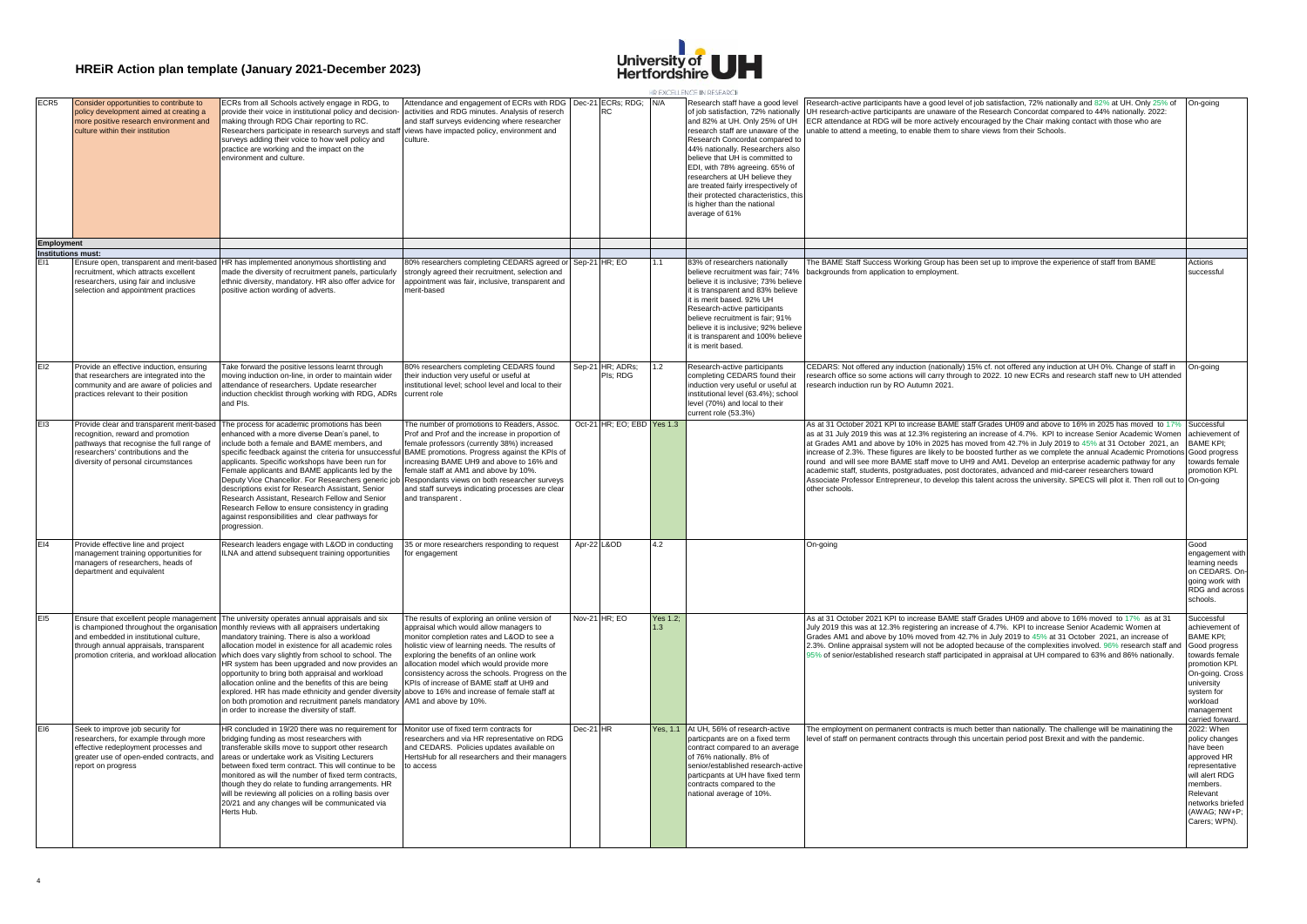

|                      |                                                                                                                                                                                                             |                                                                                                                                                                                                                                                                                                                                                                                                                                                                                                                                                                                                                                                                                                                 |                                                                                                                                                                                                                                                                         |             |                               |     | THE FALL FLUENCE IN RESEARCE                                                                                                                                           |                                                                                                                                                                                                                                                                                                                                                                                                                                                                                                                                                                                                                                                                                                                                                                                                                                                                                                                                                                                 |          |
|----------------------|-------------------------------------------------------------------------------------------------------------------------------------------------------------------------------------------------------------|-----------------------------------------------------------------------------------------------------------------------------------------------------------------------------------------------------------------------------------------------------------------------------------------------------------------------------------------------------------------------------------------------------------------------------------------------------------------------------------------------------------------------------------------------------------------------------------------------------------------------------------------------------------------------------------------------------------------|-------------------------------------------------------------------------------------------------------------------------------------------------------------------------------------------------------------------------------------------------------------------------|-------------|-------------------------------|-----|------------------------------------------------------------------------------------------------------------------------------------------------------------------------|---------------------------------------------------------------------------------------------------------------------------------------------------------------------------------------------------------------------------------------------------------------------------------------------------------------------------------------------------------------------------------------------------------------------------------------------------------------------------------------------------------------------------------------------------------------------------------------------------------------------------------------------------------------------------------------------------------------------------------------------------------------------------------------------------------------------------------------------------------------------------------------------------------------------------------------------------------------------------------|----------|
| E17                  | Consider researchers and their managers<br>as key stakeholders within the institution<br>and provide them with formal opportunities<br>to engage with relevant organisational<br>policy and decision-making | The Research Committee (RC) chaired by the Pro-<br>Vice Chancellor for Research provides opportunities<br>for consultation with all researchers to communicate<br>their views on both internal policy and decisions as<br>well as external initiatives, such as implementing the<br>new concordat. The RDG acts also as a consultative<br>group for RC, gathering researcher and research<br>managers' views through school representatives,<br>survey analysis and circulation of minutes to all ADRs<br>and other research managers. Review opportunities<br>that researchers and their managers have to engage<br>with development of organisational policies and<br>decision-making. Report findings to RC. | Minutes of RC and and RDG meetings showing<br>where all researchers' views have be sought on<br>policy development and acted upon. Analysis of<br>research surveys to show where all researchers<br>views have contributed to policy development<br>and decision making |             | Apr-22 RDG; RC                | N/A |                                                                                                                                                                        | The views of researchers in CEDARs will be shared to PRMG and RC and CEG. PVCR holds online Research<br>Q&A, which have been really well attended (usually between 90-120 staff), where all researchers views have<br>been sought on policy development, and showing how the views of researchers are being listened to. There<br>have been 9 x Research staff update/Q&A meetings in 2021, including a themed meeting for a Research Theme<br>Champions update, KTP workshop update an update on Horizon Europe with the Theme Champions. RDG<br>views are being sought for the ILNA, and policy changes are shared with RDG. Make up of RDG enables direct<br>access for researchers to influence those making policy.                                                                                                                                                                                                                                                        | On-going |
| <b>Funders must:</b> |                                                                                                                                                                                                             |                                                                                                                                                                                                                                                                                                                                                                                                                                                                                                                                                                                                                                                                                                                 |                                                                                                                                                                                                                                                                         |             |                               |     |                                                                                                                                                                        |                                                                                                                                                                                                                                                                                                                                                                                                                                                                                                                                                                                                                                                                                                                                                                                                                                                                                                                                                                                 |          |
| FF <sub>1</sub>      | Include requirements which support the<br>improvement of working conditions for<br>researchers, in relevant funding calls,<br>terms and conditions, grant reporting, and<br>policies                        |                                                                                                                                                                                                                                                                                                                                                                                                                                                                                                                                                                                                                                                                                                                 |                                                                                                                                                                                                                                                                         |             |                               |     |                                                                                                                                                                        |                                                                                                                                                                                                                                                                                                                                                                                                                                                                                                                                                                                                                                                                                                                                                                                                                                                                                                                                                                                 |          |
| EF <sub>2</sub>      | Review the impact of relevant funding call<br>requirements on researchers' employmen<br>particularly in relation to career<br>progression and lack of job security                                          |                                                                                                                                                                                                                                                                                                                                                                                                                                                                                                                                                                                                                                                                                                                 |                                                                                                                                                                                                                                                                         |             |                               |     |                                                                                                                                                                        |                                                                                                                                                                                                                                                                                                                                                                                                                                                                                                                                                                                                                                                                                                                                                                                                                                                                                                                                                                                 |          |
| EF3                  | Support institutions to develop policies<br>and frameworks to promote sustainable<br>employment arrangements and enhance<br>job security, and provide opportunities for<br>career progression               |                                                                                                                                                                                                                                                                                                                                                                                                                                                                                                                                                                                                                                                                                                                 |                                                                                                                                                                                                                                                                         |             |                               |     |                                                                                                                                                                        |                                                                                                                                                                                                                                                                                                                                                                                                                                                                                                                                                                                                                                                                                                                                                                                                                                                                                                                                                                                 |          |
| FF4                  | Consider the balance of their relevant<br>funding streams in providing access to<br>research funding and its impact at all<br>career levels                                                                 |                                                                                                                                                                                                                                                                                                                                                                                                                                                                                                                                                                                                                                                                                                                 |                                                                                                                                                                                                                                                                         |             |                               |     |                                                                                                                                                                        |                                                                                                                                                                                                                                                                                                                                                                                                                                                                                                                                                                                                                                                                                                                                                                                                                                                                                                                                                                                 |          |
|                      | Managers of researchers must:                                                                                                                                                                               |                                                                                                                                                                                                                                                                                                                                                                                                                                                                                                                                                                                                                                                                                                                 |                                                                                                                                                                                                                                                                         |             |                               |     |                                                                                                                                                                        |                                                                                                                                                                                                                                                                                                                                                                                                                                                                                                                                                                                                                                                                                                                                                                                                                                                                                                                                                                                 |          |
| EM <sub>1</sub>      | Undertake relevant training and<br>development opportunities so that they<br>can manage researchers effectively and<br>fulfil their duty of care                                                            | There is a programme of mandatory workshops that<br>all line managers must complete along with<br>Supervision training. There are also three yearly<br>refresher training requirements for recruitment,<br>unconscious bias, equality and diversity and health<br>and safety. The L&OD team are undertaking a project<br>to review to content and delivery method of all<br>mandatory and refresher training and how to monitor<br>completion more effectively.                                                                                                                                                                                                                                                 | 80% of line managers completed and up to date<br>with mandatory and refresher training.                                                                                                                                                                                 | Sep-21 L&OD |                               | 1.2 |                                                                                                                                                                        | Phase 1 Mandatory training complete. Phase 2 refresher training - complete by Dec 2022                                                                                                                                                                                                                                                                                                                                                                                                                                                                                                                                                                                                                                                                                                                                                                                                                                                                                          | On-going |
| EM2                  | Familiarise themselves, and work in<br>accordance with, relevant employment<br>legislation and codes of practice,<br>institutional policies, and the terms and<br>conditions of grant funding               | Complete all line manager mandatory workshops,<br>particularly HR policies in practice, Appraiser and<br>Recruitment and Selection; bespoke and regular<br>grant funding workshops available to Schools; and<br>managers to attend funding workshops run by RO as<br>appropriate.                                                                                                                                                                                                                                                                                                                                                                                                                               | 80% of line managers completed and up to date<br>with mandatory and refresher training and having<br>attended appropriate grant funding workshop                                                                                                                        |             | Sep-21 RO; L&OD<br><b>RGO</b> | 1.2 |                                                                                                                                                                        | Phase 1 Mandatory training complete. Phase 2 refresher training - complete by Dec 2022. The RO support for<br>researchers includes funding support; impact development; business development; RSC, data management, RIS<br>& REF. The RO has also provided bespoke workshops for groups of researchers, for example AWAG and<br>specific Schools. Annual European Funding Day ran (Nov 21) including one to one sessions. The RO sends out<br>bimonthly news letters to disseminate good practice and signpost support for researchers. It is unlikely that grant<br>funding workshops will run for the foreseeable future, but we are in the middle of a process review. We will be<br>strengthening our processes to ensure that PIs are aware of the need to read and understand T&Cs. This area<br>of work is also supported by IPACS (Intellectual Property and Compliance Support in Legal & Compliance) who<br>are responsible for reviewing T&Cs when an award is made. | On-going |
| EM <sub>3</sub>      | Commit to, and evidence, the inclusive.<br>equitable and transparent recruitment,<br>promotion and reward of researchers                                                                                    | Complete all line manager mandatory workshops.<br>particularly Recruitment and Selection and A&SPM                                                                                                                                                                                                                                                                                                                                                                                                                                                                                                                                                                                                              | 80% of line managers completed and up to date<br>with mandatory and refresher training. 70% of<br>researchers completing CEDARS agree or<br>strongly agree that their manager support them<br>in working towards promotion opportunities                                | Sep-21 L&OD |                               | 13  | 53.5% of research-active<br>participants completing CEDARS<br>agree or strongly agree that their<br>manager support them in working<br>towards promotion opportunities | Phase 1 Mandatory training complete. Phase 2 refresher training - complete by Dec 2022. There is on-going<br>work to do about raising awareness of internal and external development opportunities to support progression<br>and promotion. Question in CEDARS does not reveal whether support has come through supervisor or mentor<br>instead.                                                                                                                                                                                                                                                                                                                                                                                                                                                                                                                                                                                                                                | On-going |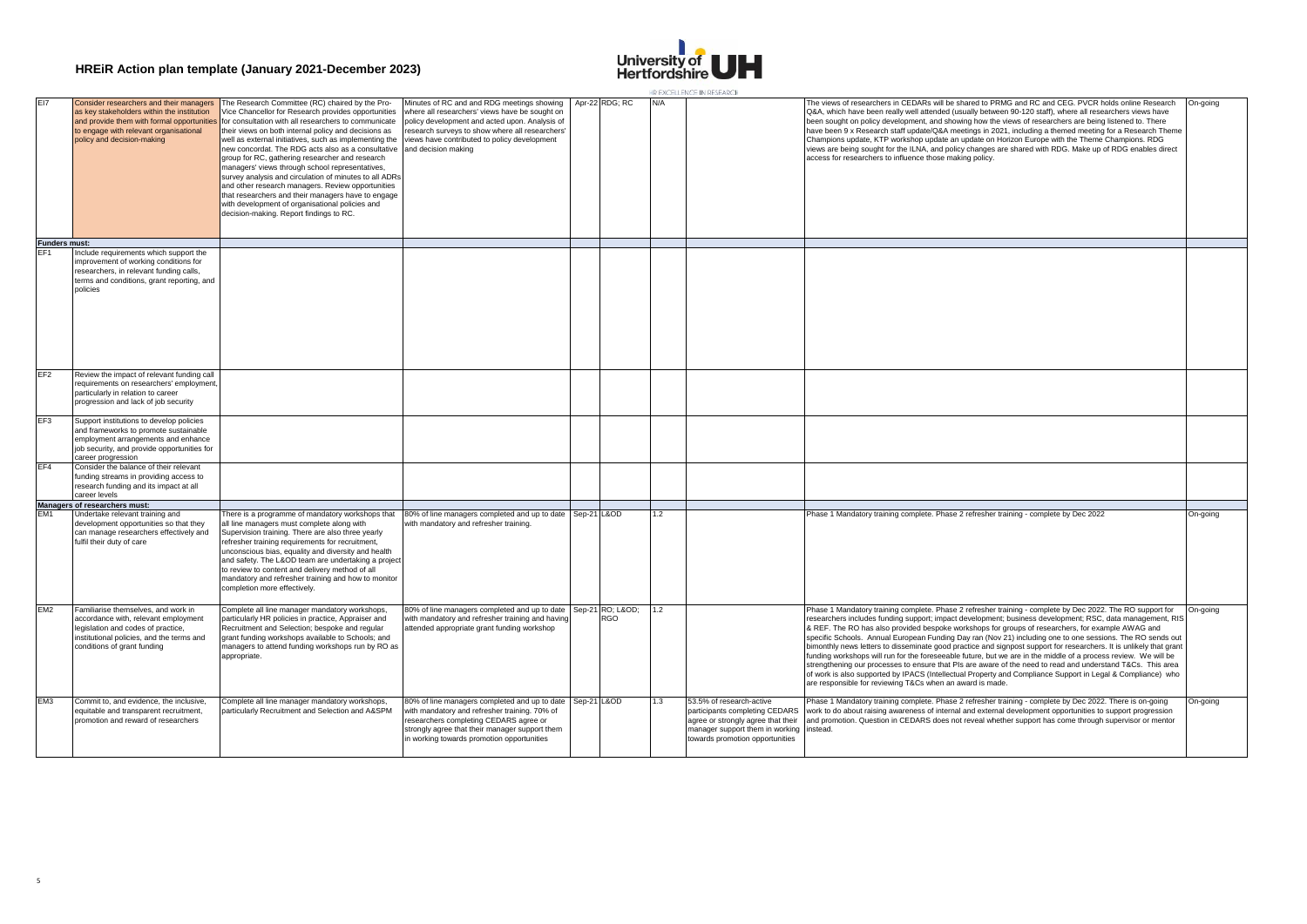

|                   |                                                                                                                                                                                                                                                                              |                                                                                                                                                                                                                                                                                                                                                                                                                                                                                                                                                             |                                                                                                                                                                                                                                                                                                                                                                                                                                                                  |            |                                              |                                   | HR FACTILENCE IN RESEARCE                                                                                                                                                                                                                                                                                                                                                        |                                                                                                                                                                                                                                                                                                                                                                                                                                                                                                                                                                                                                                                                                                                                                                                                                                                                                                                                                                                                                                                                                                                       |                                                                                                                                                                |
|-------------------|------------------------------------------------------------------------------------------------------------------------------------------------------------------------------------------------------------------------------------------------------------------------------|-------------------------------------------------------------------------------------------------------------------------------------------------------------------------------------------------------------------------------------------------------------------------------------------------------------------------------------------------------------------------------------------------------------------------------------------------------------------------------------------------------------------------------------------------------------|------------------------------------------------------------------------------------------------------------------------------------------------------------------------------------------------------------------------------------------------------------------------------------------------------------------------------------------------------------------------------------------------------------------------------------------------------------------|------------|----------------------------------------------|-----------------------------------|----------------------------------------------------------------------------------------------------------------------------------------------------------------------------------------------------------------------------------------------------------------------------------------------------------------------------------------------------------------------------------|-----------------------------------------------------------------------------------------------------------------------------------------------------------------------------------------------------------------------------------------------------------------------------------------------------------------------------------------------------------------------------------------------------------------------------------------------------------------------------------------------------------------------------------------------------------------------------------------------------------------------------------------------------------------------------------------------------------------------------------------------------------------------------------------------------------------------------------------------------------------------------------------------------------------------------------------------------------------------------------------------------------------------------------------------------------------------------------------------------------------------|----------------------------------------------------------------------------------------------------------------------------------------------------------------|
|                   | Actively engage in regular constructive<br>performance management with their<br>researchers                                                                                                                                                                                  | Complete all line manager mandatory workshops,<br>particularly A&SPM                                                                                                                                                                                                                                                                                                                                                                                                                                                                                        | 100% of researcher managers completing<br>CEDARS have undertaken training on<br>conducting appraisals. More than 90% of<br>researcher managers completing CEDARS are<br>confident or fully confident in their ability to<br>manage appraisal processes effectively. More<br>than 50% of researchers completing CEDARS<br>found their appraisal useful or very useful. 80%<br>of line managers completed and up to date with<br>mandatory and refresher training. |            | Sep-21 L&OD                                  |                                   | 55.6% of researcher managers<br>completing CEDARS have<br>undertaken training on conducting<br>appraisals. 75.6% of researcher<br>managers completing CEDARS<br>are confident or fully confident in<br>their ability to manage appraisal<br>processes effectively. 57.8% of<br>research-active participants<br>completing CEDARS found their<br>appraisal useful or very useful. | Phase 1 Mandatory training complete. Phase 2 refresher training - complete by Dec 2022. CEDARS: Managers<br>are at similar levels to nationally in dealing with those they appraise - but more confident than the national level<br>for dealing with poor performance. Less managers at UH would like more training in managing staff performance<br>or conducting appraisals because they have received the training they need. This is likely to improve further on<br>roll out of refresher training. L & OD will be monitoring attendance of this mandatory training for all new line<br>managers.<br>Dealing with poor performance<br>Are not confident in<br>Are not confident to<br><b>Confident providing</b><br>effective feedback to<br>provide guidance on<br>acknowledging good<br>dealing with poor<br>performance<br>performance<br><b>individuals</b><br>redeployment<br>nrocossos<br>National<br>UH<br>National<br>UH<br>National<br><b>UH</b><br>National<br>UH<br>98%<br>94%<br>54%<br>95%<br>49%<br>36%<br>52%                                                                                     | On-going                                                                                                                                                       |
|                   |                                                                                                                                                                                                                                                                              |                                                                                                                                                                                                                                                                                                                                                                                                                                                                                                                                                             |                                                                                                                                                                                                                                                                                                                                                                                                                                                                  |            |                                              |                                   |                                                                                                                                                                                                                                                                                                                                                                                  |                                                                                                                                                                                                                                                                                                                                                                                                                                                                                                                                                                                                                                                                                                                                                                                                                                                                                                                                                                                                                                                                                                                       |                                                                                                                                                                |
|                   |                                                                                                                                                                                                                                                                              |                                                                                                                                                                                                                                                                                                                                                                                                                                                                                                                                                             |                                                                                                                                                                                                                                                                                                                                                                                                                                                                  |            |                                              |                                   |                                                                                                                                                                                                                                                                                                                                                                                  | Managers would like more training in:                                                                                                                                                                                                                                                                                                                                                                                                                                                                                                                                                                                                                                                                                                                                                                                                                                                                                                                                                                                                                                                                                 |                                                                                                                                                                |
|                   |                                                                                                                                                                                                                                                                              |                                                                                                                                                                                                                                                                                                                                                                                                                                                                                                                                                             |                                                                                                                                                                                                                                                                                                                                                                                                                                                                  |            |                                              |                                   |                                                                                                                                                                                                                                                                                                                                                                                  | eading a research group   Managing staff performance   Conducting appraisals<br>National<br>UH<br>National<br>UH<br>National UH                                                                                                                                                                                                                                                                                                                                                                                                                                                                                                                                                                                                                                                                                                                                                                                                                                                                                                                                                                                       |                                                                                                                                                                |
|                   |                                                                                                                                                                                                                                                                              |                                                                                                                                                                                                                                                                                                                                                                                                                                                                                                                                                             |                                                                                                                                                                                                                                                                                                                                                                                                                                                                  |            |                                              |                                   |                                                                                                                                                                                                                                                                                                                                                                                  | 46%<br>45%<br>46%<br>35%<br>34%<br>25%                                                                                                                                                                                                                                                                                                                                                                                                                                                                                                                                                                                                                                                                                                                                                                                                                                                                                                                                                                                                                                                                                |                                                                                                                                                                |
| EM <sub>5</sub>   | Engage with opportunities to contribute to<br>elevant policy development within their<br>institution                                                                                                                                                                         | The Research Committee (RC) chaired by the Pro-<br>Vice Chancellor for Research provides opportunities<br>for consultation with research managers. The RDG<br>acts also as a consultative group for RC, gathering<br>researcher and research managers' views through<br>school representatives, survey analysis and<br>circulation of minutes to all ADRs and other research<br>managers. Focus groups are regulalry held after<br>survey data has been analysed to gain further<br>understanding of the results and consider actions to<br>address issues. | Minutes from RC and RDG and CEDARS results<br>confirming managers are able to contribute<br>owards decision making or policy development                                                                                                                                                                                                                                                                                                                         |            | Jul-21 RDG; ADRs;<br>Pls                     | N/A                               |                                                                                                                                                                                                                                                                                                                                                                                  | The PVCR is very accessible to staff at all levels. PVCR regularly holds Research Q&A to whole UH online,<br>which have been really well attended +100 staff, where all researchers', including managers' views have been<br>sought on policy development, and showing how the views of researchers and their managers are being listened<br>to. RO, EO, HSW and others involved in policy making are represented in the RDG and RC where researchers<br>and research managers are represented, and also report direct to PVCR. The views of researchers in CEDARs<br>will be shared to PRMG and RC and CEG. Make up of RDG enables direct access for researchers to influence<br>those making policy.RDG has welcomed the addition of an ADR to the group to represent ADRs views and to act<br>as a conduit between the ADRs and the RDG. There has been close and on-going communication between the<br>RDG Project Lead, the RDG and the PVCR over the first 6 months whilst RDG Chair was unwell, enabling the<br>functions of the RDG to continue. The Report from the RDG is a standing item on the RC agenda. | On-going                                                                                                                                                       |
| ER <sub>1</sub>   | Researchers must:<br>Ensure that they work in accordance with.                                                                                                                                                                                                               | Researchers attend all mandatory and refresher                                                                                                                                                                                                                                                                                                                                                                                                                                                                                                              | 80% of researchers attend mandatory/refresher                                                                                                                                                                                                                                                                                                                                                                                                                    |            | Sep-21 RO; EO                                | N/A                               | 86.3% of managers that have                                                                                                                                                                                                                                                                                                                                                      | CEDARS: Not offered any induction (nationally) 15% cf. not offered any induction at UH 0%. Change of staff in                                                                                                                                                                                                                                                                                                                                                                                                                                                                                                                                                                                                                                                                                                                                                                                                                                                                                                                                                                                                         | Actions                                                                                                                                                        |
|                   | institutional policies, procedures and<br>employment legislation, as well as the<br>requirements of their funder                                                                                                                                                             | training                                                                                                                                                                                                                                                                                                                                                                                                                                                                                                                                                    | EDI training (REC target); 50% attend RO<br>training.                                                                                                                                                                                                                                                                                                                                                                                                            |            |                                              |                                   | completed CEDARS have<br>completed EDI and 77.8% of<br>esearch-active participants staff<br>have completed EDI                                                                                                                                                                                                                                                                   | esearch office so some actions will carry through to 2022. 10 new ECRs and research staff new to UH attended<br>research induction run by RO Autumn 2021. EDI quarterly reports are shared with Deans and 93% of staff<br>complete the mandatory EDI training.                                                                                                                                                                                                                                                                                                                                                                                                                                                                                                                                                                                                                                                                                                                                                                                                                                                        | successful                                                                                                                                                     |
| ER <sub>2</sub>   | esponsibilities                                                                                                                                                                                                                                                              | Understand their reporting obligations and Researchers attend all mandatory training                                                                                                                                                                                                                                                                                                                                                                                                                                                                        | 50% of researchers attend H & S training                                                                                                                                                                                                                                                                                                                                                                                                                         | Sep-21 HSW |                                              | N/A                               |                                                                                                                                                                                                                                                                                                                                                                                  | Number of research supervisors and staff attending H & S training is poor. Responsible research session added<br>to RDP for Spring 2022. This will be informed by listening to reseaecher voice through the RDG.                                                                                                                                                                                                                                                                                                                                                                                                                                                                                                                                                                                                                                                                                                                                                                                                                                                                                                      | On-going                                                                                                                                                       |
| ER <sub>3</sub>   | Positively engage with performance<br>their managers                                                                                                                                                                                                                         | Researchers complete appraisal preparation form<br>management discussions and reviews with and return to line manager prior to appraisal meeting                                                                                                                                                                                                                                                                                                                                                                                                            | 70% of researchers completing CEDARS agreed Sep-21 OVC; ADRs;<br>or strongly agreed that their immediate manager<br>clearly articulates their expectations of me with<br>respect to my role and performance                                                                                                                                                                                                                                                      |            | managers:<br>researchers                     | 1.2                               | 50% of research-active<br>participants completing CEDARS<br>agreed or strongly agreed that<br>their immediate manager clearly<br>articulates their expectations of<br>me with respect to my role and<br>performance                                                                                                                                                              | There has been less management training over the last couple of years, but this has no been rectified, so we<br>hope that there will be an improvement in this CEDARS result going forward.                                                                                                                                                                                                                                                                                                                                                                                                                                                                                                                                                                                                                                                                                                                                                                                                                                                                                                                           | On-going                                                                                                                                                       |
| ER4               | Recognise and act on their role as key<br>wider academic community                                                                                                                                                                                                           | RDG raise awareness within Schools of review of<br>stakeholders within their institution and the how researchers engage with policy and decision-<br>making in the institution                                                                                                                                                                                                                                                                                                                                                                              | 40% of researchers completing CEDARS<br>expressed an interest in, or have participated in<br>institutional policy and decision-making                                                                                                                                                                                                                                                                                                                            |            | Apr-22 RDG; School N/A<br>reps.              |                                   | 82.6% of research-active<br>participants completing CEDARS<br>expressed an interest in, or have<br>participated in institutional policy<br>and decision-making                                                                                                                                                                                                                   | On-going discussions within the RDG.                                                                                                                                                                                                                                                                                                                                                                                                                                                                                                                                                                                                                                                                                                                                                                                                                                                                                                                                                                                                                                                                                  | On-going                                                                                                                                                       |
|                   | <b>Professional and Career Development</b><br><b>Institutions must:</b>                                                                                                                                                                                                      |                                                                                                                                                                                                                                                                                                                                                                                                                                                                                                                                                             |                                                                                                                                                                                                                                                                                                                                                                                                                                                                  |            |                                              |                                   |                                                                                                                                                                                                                                                                                                                                                                                  |                                                                                                                                                                                                                                                                                                                                                                                                                                                                                                                                                                                                                                                                                                                                                                                                                                                                                                                                                                                                                                                                                                                       |                                                                                                                                                                |
| PCD <sub>11</sub> | Provide opportunities, structured support,<br>encouragement and time for researchers<br>to engage in a minimum of 10 days<br>professional development pro rata per<br>year, recognising that researchers will<br>pursue careers across a wide range of<br>employment sectors | Raise awareness of Research and Scholarly Time<br>UPR, which includes a minimum of 10 days for<br>professional development. Ensure Research and<br>Scholarly Time and professional development forms<br>part of appraisal discussions through appraisal<br>quidance and A&SPM training. Provoke discussion<br>and provide quidance to broaden appreciation around<br>the nature of effective professional development<br>through RDG and RDP. Request funding to reinstate<br>Skill Up! in 2021.                                                            | 70% of researchers completing CEDARS have<br>spent 10 or more days on training and other<br>CPD activities: Skill Up! rounds to take place in<br>2021.                                                                                                                                                                                                                                                                                                           | Dec-21     | L&OD RDG;<br>RDP; HR;<br>OVC.                | Yes: 1.2:<br>2.2; 3.1;<br>3.2:4.1 | 26% of research-active<br>participants completing CEDARS<br>have spent 10 or more days on<br>raining and other CPD activities.                                                                                                                                                                                                                                                   | Only 14% of Research Staff nationally manage to take 10 or more days CPD throughout the year. At UH, 26% of 2022: Draw<br>our research-active respondents manage to do this. A wide range of Professional Development Opportunities<br>events and workshops are available and outlined on HertsHub and attention has been drawn to these through<br>the Weekly Staff Update. RDP sessions have been circulated to Research Staff to encourage greater uptake.<br>The participants in UH CEDARS include those on a teaching and research contract which may distort this data.<br>A deeper dive into researcher only participants will be carried out in the next year.                                                                                                                                                                                                                                                                                                                                                                                                                                                | attention to the<br>LTIC model to<br>ecognise a<br>wider range of<br>professional<br>development<br>activities.<br>Continue to<br>request Skill Up!<br>funding |
| PCD <sub>12</sub> | Provide training, structured support, and<br>time for managers to engage in<br>meaningful career development reviews<br>with their researchers                                                                                                                               | Offer a careers workshop in #UHResDev21 and raise 80% of managers completing CEDARS felt<br>awareness to researcher managers of careers advice confident to actively support their researchers<br>for their researchers and the appraisal guidance<br>documents that provide advice on careers guidance.                                                                                                                                                                                                                                                    | n working towards their career aspirations                                                                                                                                                                                                                                                                                                                                                                                                                       |            | Jul-21 RDG; Careers 1.2<br>Employment;<br>НR |                                   | 89.1% of managers completing<br>CEDARS felt confident to actively<br>support their researchers<br>in working towards their career<br>aspirations                                                                                                                                                                                                                                 | Creative career development workshop at #UHResDev21 with Dr Suzanne Culshaw, which included time for self-<br>reflection as well as highlighting Careers resources. It ran twice and was well attended and received. There is a<br>new website https://herts.ac.uk/careers which includes a section with support for those completing research and<br>considering their next steps with lots of useful links. The Careers & Employment representative, working with one<br>or two current researchers, will expand this section, check the language and resources both in this section and<br>across the site. RO newsletter has regular items on careers. The Careers & Employment representative will work<br>with RDG to explore how we can work with researcher managers to increase awareness of Careers provision,<br>and to make this as relevant as possible to their needs.                                                                                                                                                                                                                                  | On-going                                                                                                                                                       |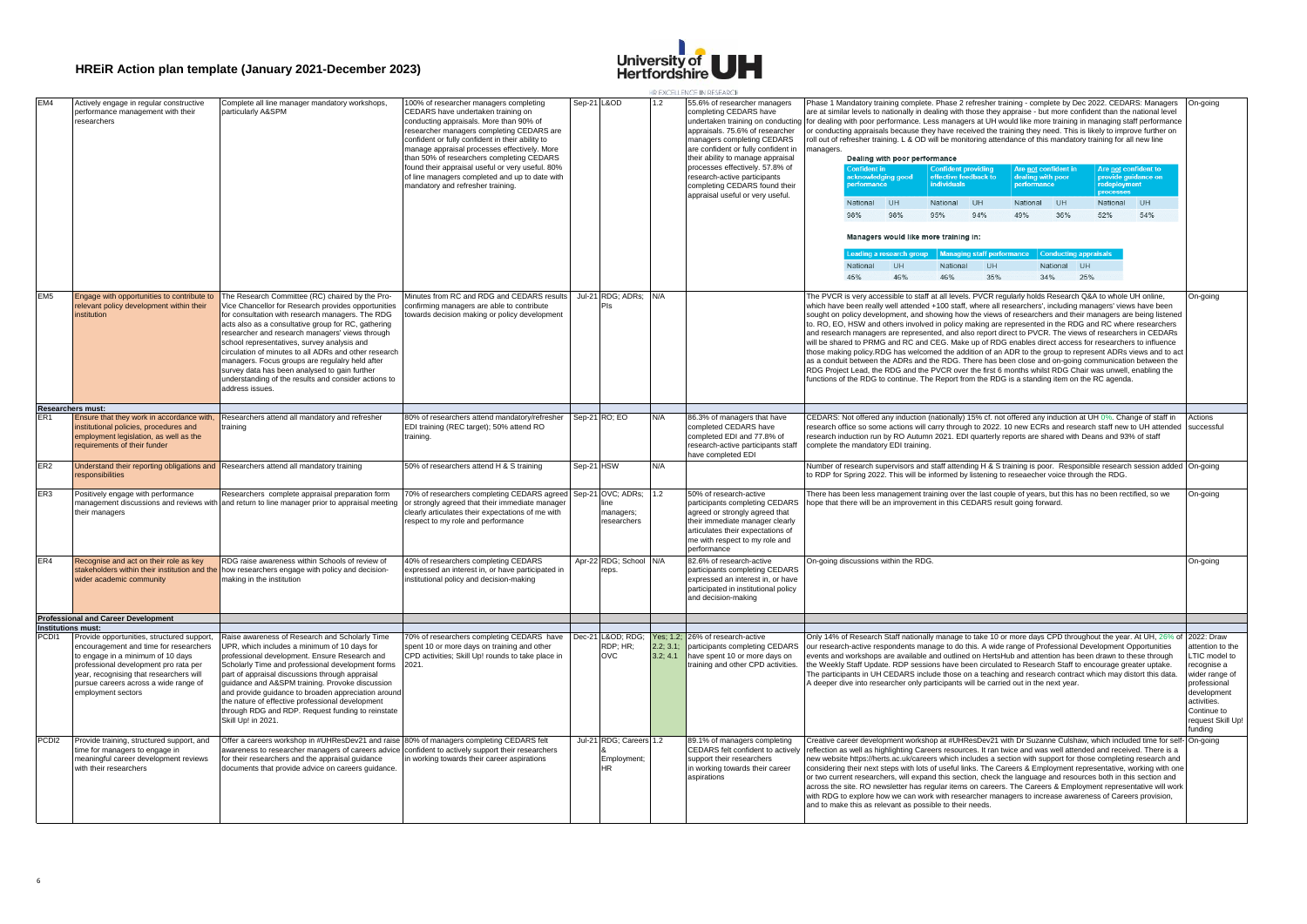

|                                        |                                                                                                                                                                                                                                                                                                                                        |                                                                                                                                                                                                                                                                                                                                                                                                                                                                                                                                                                                                                                                                                                                                 |                                                                                                                                                                                                                                                                                                                                                                                                                                                                                                     |          |                                                                   |                | HREALTHEN FINIRICAR I                                                                                                                                                                                                                                                                                                                 |                                                                                                                                                                                                                                                                                                                                                                                                                                                                                                                                                                                                                                                                                                                                                                                                                                                                                                                                                                                                                                                                                                                                                                                                                                              |                                                                                                                                                                               |
|----------------------------------------|----------------------------------------------------------------------------------------------------------------------------------------------------------------------------------------------------------------------------------------------------------------------------------------------------------------------------------------|---------------------------------------------------------------------------------------------------------------------------------------------------------------------------------------------------------------------------------------------------------------------------------------------------------------------------------------------------------------------------------------------------------------------------------------------------------------------------------------------------------------------------------------------------------------------------------------------------------------------------------------------------------------------------------------------------------------------------------|-----------------------------------------------------------------------------------------------------------------------------------------------------------------------------------------------------------------------------------------------------------------------------------------------------------------------------------------------------------------------------------------------------------------------------------------------------------------------------------------------------|----------|-------------------------------------------------------------------|----------------|---------------------------------------------------------------------------------------------------------------------------------------------------------------------------------------------------------------------------------------------------------------------------------------------------------------------------------------|----------------------------------------------------------------------------------------------------------------------------------------------------------------------------------------------------------------------------------------------------------------------------------------------------------------------------------------------------------------------------------------------------------------------------------------------------------------------------------------------------------------------------------------------------------------------------------------------------------------------------------------------------------------------------------------------------------------------------------------------------------------------------------------------------------------------------------------------------------------------------------------------------------------------------------------------------------------------------------------------------------------------------------------------------------------------------------------------------------------------------------------------------------------------------------------------------------------------------------------------|-------------------------------------------------------------------------------------------------------------------------------------------------------------------------------|
| PCD <sub>13</sub><br>PCD <sub>14</sub> | Ensure that researchers have access to<br>professional advice on career<br>nanagement, across a breadth of careers careershub and Vitae<br>Provide researchers with opportunities,                                                                                                                                                     | Offer a careers workshop in #UHResDev21 and raise 80% of researchers completing CEDARS agree<br>awareness of careers advice for researchers on<br>Ensure clear and transparent information on                                                                                                                                                                                                                                                                                                                                                                                                                                                                                                                                   | that they are aware of the support their institution<br>provides for their career and professional<br>development<br>Internal and external leadership training                                                                                                                                                                                                                                                                                                                                      |          | Jul-21 RDG; Careers 3.1<br>Employment;<br>EBD<br>Dec-21 L&OD: RO: | 1.4; 4.1       | 45.6% of research-active<br>participants completing CEDARS<br>agree that they are aware of the<br>support their institution provides<br>for their career and professional<br>development                                                                                                                                              | Creative career development workshop at #UHResDev21 was well attended and received. There is a new<br>website https://herts.ac.uk/careers which includes a section with support for those completing research and<br>considering their next steps with lots of useful links. The Careers & Employment representative, working with one<br>or two current researchers, will expand this section, check the language and resources both in this section and<br>across the site. RO newsletter has regular items on careers and Vitae. The participants in UH CEDARS include<br>those on a teaching and research contract which may distort this data. A deeper dive into participants on a<br>research-only will be carried out in the next year.<br>Advance HE programmes: Aurora (for women leadership - 10 places of which at least 2 are researchers) and                                                                                                                                                                                                                                                                                                                                                                                  | On-going<br>2022: Mentor                                                                                                                                                      |
|                                        | and time, to develop their research identity<br>and broader leadership skills                                                                                                                                                                                                                                                          | mentoring schemes is available on HertsHub and this<br>is brought to the attention of researchers and their<br>managers. Provide mentor training centrally, and<br>monitor the development of the mentoring schemes<br>hrough encouraging coordinators to share best<br>practice. Opportunities to develop leadership skills<br>internally and externally are identified and<br>disseminated to researchers. Provide support for<br>applying for external research and innovation funding opportunities, support for research funding and<br>directly and also to enable researchers to find<br>relevant funders and opportunities and engage with<br>funder's resources and networks to support high-<br>quality applications. | opportunities are advertised through HertsHub<br>and attended by Research Leaders. Internal and<br>external mentoring opportunities are advertised<br>through HertsHub and taken up by Research<br>eaders. Attendance on mentor training<br>sessions offered through L&OD. Engagement<br>with training resources regarding funding.<br>Information for leadership training, mentoring<br>industry-facing opportunities are signposted<br>through RO News, RDG and other internal<br>communications. |          | RGO; EBD                                                          | 4.2; 5.1<br>52 |                                                                                                                                                                                                                                                                                                                                       | Diversifying Leadership (4 places) have restarted after a 2 year gap. The NW+P are running mentoring for<br>women into leadership which has been promoted through a slide in the presentation in the progression workshop<br>for women. L & OD will montor how many women are being mentored, and track women making progress<br>through the associate professor scheme. Chair of RDG to explore the possibility of a Case Study for external<br>webpage). Manager leadership programme is being piloted. No researchers on pilot but will be widely advertised<br>for second cohort in Feb-22. Mentor training will not be provided centrally for the time being. Mentoring and<br>coaching opportunities are featured on dedicated HertsHub site: https://herts365.sharepoint.com/sites/training-<br>and-development-opportunities/SitePages/Mentoring.aspx. This site has been featured in RO News and regular<br>Staff Updates. Higher and more effective usage of Research Professional tool subscription. Updated HertsHub<br>Research Grant pages are a more streamlined resource/toolkit for researchers. Staff have been surveyed for<br>anticipated need for support with grant/fellowship submissions and becoming funding aware. | levelopment<br>naterials will be<br>available on<br><b>dertsHub</b>                                                                                                           |
| PCD <sub>15</sub>                      | Recognise that moving between, and<br>working across, employment sectors can<br>bring benefits to research and<br>researchers, and support opportunities for<br>researchers to experience this                                                                                                                                         | Raise awareness of resources available through UH<br>Careers and Employment, and Vitae, at<br>#UHResDev21 and through RO news                                                                                                                                                                                                                                                                                                                                                                                                                                                                                                                                                                                                   | 70% of researchers completing CEDARS agree<br>that their manager encourages them to consider<br>a wide range of future career options within and<br>beyond academia                                                                                                                                                                                                                                                                                                                                 | $Jul-21$ | Careers &<br>Employment;<br>RO: EBD                               |                | 60.5% of research-active<br>participants completing CEDARS<br>agree that their manager<br>encourages them to consider a<br>wide range of future career<br>options within and beyond<br>academia                                                                                                                                       | UH are bidding to host Vitae IP for research event in 2022. New RDP sessions focused on career pathways<br>beyond PhD were delivered i.e. Academic Careers: Expectations, Planning and Preparation.                                                                                                                                                                                                                                                                                                                                                                                                                                                                                                                                                                                                                                                                                                                                                                                                                                                                                                                                                                                                                                          | On-going                                                                                                                                                                      |
| PCD <sub>16</sub><br>Funders must:     | Monitor, and report on, the engagement of<br>esearchers and their managers with<br>professional development activities, and<br>researcher career development reviews                                                                                                                                                                   | Investigate what reports are available on the<br>pgraded HR system; to explore the opportunity to<br>omplete appraisals online and allow access to<br>L&OD, to monitor, report on and to tailor provision to<br>specific staff development needs                                                                                                                                                                                                                                                                                                                                                                                                                                                                                | Report from L&OD shared with RDG and<br>appropriate actions identified                                                                                                                                                                                                                                                                                                                                                                                                                              |          | Nov-21 HR; RDG;<br>L&OD                                           | N/A            |                                                                                                                                                                                                                                                                                                                                       | Online appraisal system has been investigated and will not be taken up due to complexities involved.                                                                                                                                                                                                                                                                                                                                                                                                                                                                                                                                                                                                                                                                                                                                                                                                                                                                                                                                                                                                                                                                                                                                         | 2022: Appraisal<br>forms and<br>guidance will be<br>updated                                                                                                                   |
| <b>CDF1</b>                            | Incorporate specific professional<br>development requirements in relevant<br>funding calls, terms and conditions, grant<br>reporting, and policies. This should include<br>researchers' engagement in a minimum of<br>10 days' professional development pro<br>rata per year, and evidence of effective<br>career development planning |                                                                                                                                                                                                                                                                                                                                                                                                                                                                                                                                                                                                                                                                                                                                 |                                                                                                                                                                                                                                                                                                                                                                                                                                                                                                     |          |                                                                   |                |                                                                                                                                                                                                                                                                                                                                       |                                                                                                                                                                                                                                                                                                                                                                                                                                                                                                                                                                                                                                                                                                                                                                                                                                                                                                                                                                                                                                                                                                                                                                                                                                              |                                                                                                                                                                               |
| PCDF2                                  | Embed the Concordat Principles and<br>researcher development into research                                                                                                                                                                                                                                                             |                                                                                                                                                                                                                                                                                                                                                                                                                                                                                                                                                                                                                                                                                                                                 |                                                                                                                                                                                                                                                                                                                                                                                                                                                                                                     |          |                                                                   |                |                                                                                                                                                                                                                                                                                                                                       |                                                                                                                                                                                                                                                                                                                                                                                                                                                                                                                                                                                                                                                                                                                                                                                                                                                                                                                                                                                                                                                                                                                                                                                                                                              |                                                                                                                                                                               |
| PCDF3                                  | ssessment strategies and processes<br>Acknowledge that a large proportion of the<br>researchers they fund will move on to<br>careers beyond academia, and consider<br>how they can encourage and support this<br>within their remit<br>Managers of researchers must:                                                                   |                                                                                                                                                                                                                                                                                                                                                                                                                                                                                                                                                                                                                                                                                                                                 |                                                                                                                                                                                                                                                                                                                                                                                                                                                                                                     |          |                                                                   |                |                                                                                                                                                                                                                                                                                                                                       |                                                                                                                                                                                                                                                                                                                                                                                                                                                                                                                                                                                                                                                                                                                                                                                                                                                                                                                                                                                                                                                                                                                                                                                                                                              |                                                                                                                                                                               |
| PCDM1                                  | Engage in regular career development<br>discussions with their researchers,<br>including holding a career development<br>review at least annually                                                                                                                                                                                      | Managers are made of aware of the requirement for<br>appraisal to include a career development review<br>through appraisal guidance documentation and<br>A&SPM training which includes signposting<br>resources available through Vitae.                                                                                                                                                                                                                                                                                                                                                                                                                                                                                        | 70% of researchers completing CEDARS have a<br>regular formal career development review with<br>their manager / supervisor (separately or as part<br>of their appraisal)                                                                                                                                                                                                                                                                                                                            |          | Sep-21 L&OD                                                       | 3.1            | 67.4% of research-active<br>participants completing CEDARS<br>have a regular formal career<br>development review with their<br>manager / supervisor (separately<br>or as part of their appraisal)                                                                                                                                     | Phase 1 Mandatory training complete. Phase 2 refresher training - complete by Dec 2022                                                                                                                                                                                                                                                                                                                                                                                                                                                                                                                                                                                                                                                                                                                                                                                                                                                                                                                                                                                                                                                                                                                                                       | On-going                                                                                                                                                                      |
| PCDM2                                  | Support researchers in exploring and<br>preparing for a diversity of careers, for<br>example, through the use of mentors and<br>careers professionals, training, and<br>secondments                                                                                                                                                    | RO news includes input from Careers and<br>Employment, to support managers to direct<br>researchers towards appropriate support. Ensure<br>clear and transparent information on mentoring<br>schemes is available on HertsHub and this is brought<br>to the attention of researchers and their managers.<br>Provide mentor training centrally, and monitor the<br>development of the mentoring schemes through<br>encouraging coordinators to share best practice.                                                                                                                                                                                                                                                              | 70% of managers completing CEDARS felt<br>confident to actively support their researchers<br>in working towards their career aspirations; 60%<br>of researchers completing CEDARS agree that<br>their manager encourages them to consider a<br>wide range of future career options beyond<br>academia.                                                                                                                                                                                              |          | Dec-21 Careers &<br>Employment;<br>RO: RDG                        |                | 85.5% of managers completing<br>CEDARS felt confident to actively<br>support their researchers<br>in working towards their career<br>aspirations; 34.8% of research-<br>active participants completing<br>CEDARS agree that their<br>manager encourages them to<br>consider a wide range of future<br>career options beyond academia. | Mentor training will not be provided centrally for the time being. Mentoring and coaching opportunities are<br>featured on dedicated HertsHub site: https://herts365.sharepoint.com/sites/training-and-development-<br>opportunities/SitePages/Mentoring.aspx. This site has been featured in RO News and regular Staff Updates.                                                                                                                                                                                                                                                                                                                                                                                                                                                                                                                                                                                                                                                                                                                                                                                                                                                                                                             | On-going. 2022:<br>Chair of RDG to<br>bring attention of<br>nentorina<br>schemes to RC                                                                                        |
|                                        | PCDM3 Allocate a minimum of 10 days pro rata,<br>per year, for their researchers to engage<br>with professional development, supporting with as part of their 10 days<br>researchers to balance the delivery of their<br>research and their own professional<br>development                                                            | Provide a guide to the broad nature of professional<br>development activities that researchers can engage                                                                                                                                                                                                                                                                                                                                                                                                                                                                                                                                                                                                                       | 70% of researchers completing CEDARS agree<br>or strongly agree that their manager encourages<br>them to engage in personal and career<br>development activities                                                                                                                                                                                                                                                                                                                                    |          | Sep-21 RDG; RDP                                                   | 4.1            | 67.4% of research-active<br>researchers completing CEDARS<br>agree or strongly agree that their<br>manager encourages them to<br>engage in personal and career<br>development activities                                                                                                                                              | A wide range of Professional Development Opportunities events and workshops are available and outlined on<br>HertsHub and attention has been drawn to these through the Weekly Staff Update. RDP sessions have been<br>circulated to Research Staff to encourage greater uptake. New cross university system for workload<br>management to provide more consistency across the schools.                                                                                                                                                                                                                                                                                                                                                                                                                                                                                                                                                                                                                                                                                                                                                                                                                                                      | 2022: Draw<br>attention to the<br>LTIC model to<br>recognise a<br>wider range of<br>professional<br>development<br>activities.<br>Continue to<br>request Skill Up!<br>fundina |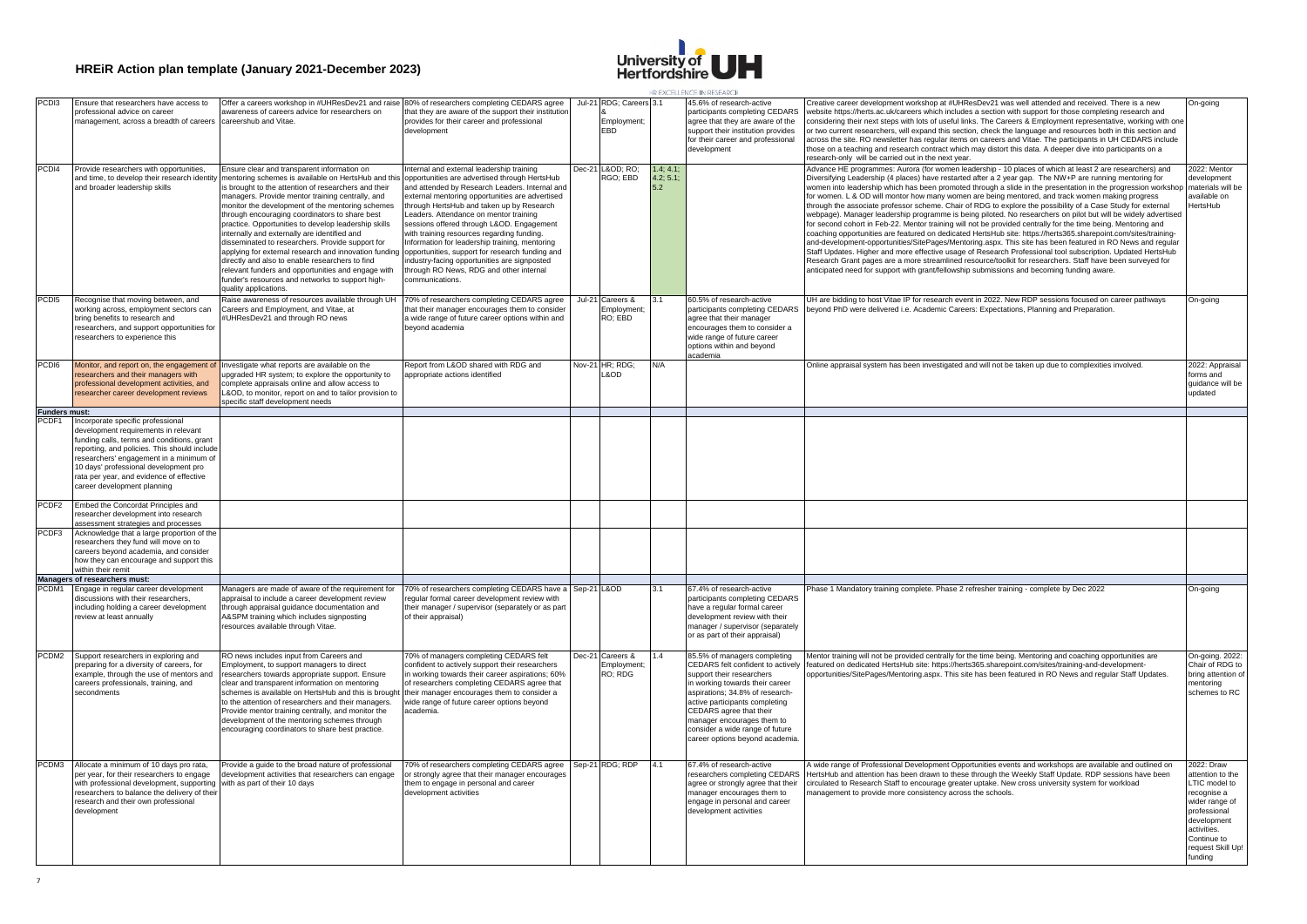

| <b>CDM4</b><br>Identify opportunities, and allow time (in<br>Actively promote VCAs amongst researcher<br>ncrease in number of individual and groups of<br>Jun-21 OVC; ADRs<br>Yes; 2.1 50% of research-active<br>Overall more nominations were made in 2021: a rise in nominations for individuals and less for groups.<br>On-going<br>participants completing CEDARS<br>addition to the 10 days professional<br>researchers that are nominated for the VCA for<br>community and encourage managers to nominate<br>2020 - Research Success nominations<br>development allowance), for their<br>researchers for recognition through the VCA for<br>research success; 70% of researchers<br>agree or strongly agree that their<br>$\bullet$ Total: 8<br>$\bullet$ Individual: 5<br>researchers to develop their research<br>completing CEDARS agree or strongly agree<br>manager supports them to<br>esearch success<br>$\bullet$ Group: 2<br>identity and broader leadership skills, and<br>that their manager supports them to develop<br>develop their research identity<br>. (This is made up of 4 individuals and 2 groups - some with multiple nominations)<br>provide appropriate credit and recognition<br>their research identity<br>for their endeavours<br>2021 - Research Success nominations<br>$\bullet$ Total: 13<br>· Individual: 7<br>$-$ Group: 0<br>• (This is made up of 7 individuals - some with multiple nominations)<br>PCDM5 Engage in leadership and management<br>50% of researchers completing CEDARS have<br>Sep-21 L&OD<br>See PCDR5<br>89.1% of research-active<br>Actively promote leadership and management<br>N/A<br>On-going<br>raining opportunities through websites and internal<br>undertaken, or would like to undertake.<br>participants completing CEDARS<br>through results<br>raining to enhance their personal<br>have undertaken, or would like to<br>of ILNA &<br>effectiveness, and to promote a positive<br>communications<br>leadership and people management training<br>attitude to professional development<br>undertake, leadership and people<br>CEDARS<br>management training. (21.7%<br>have undertaken, 67.4% would<br>like to.)<br>Researchers must:<br>70% of researchers completing CEDARS have<br>Oct-21 RDG; RDP;<br>4.1; 5.2<br>26% of research-active<br>Only 14% of Research Staff nationally manage to take 10 or more days CPD throughout the year. At UH, 26% of<br>2022: Draw<br>PCDR1 Take ownership of their career, identifying<br>Provide a guide to the broad nature of professional<br>participants completing CEDARS<br>opportunities to work towards career<br>development activities that researchers can engage<br>spent 10 or more days on CPD activities,<br>L&OD<br>our Research Staff manage to do this. Although no one was able to attend the Vitae conference 2021, 2<br>attention to the<br>goals, including engaging in a minimum of with as part of their 10 days, including external<br>attendance of at least one person per year at the<br>have spent 10 or more days on<br>members of RDG attended the Vitae workshop on using your CEDARS results; 1 attended a member forum on<br>LTIC model to<br>10 days professional development pro rata events such as the Vitae conference, subject specific<br>CPD activities.<br>Vitae conference<br>HREIR Award; 1 is attending the Festive Networking event.<br>recognise a<br>per year<br>conferences or workshops and journal articles.<br>wider range of<br>professional<br>development<br>activities.<br>Continue to<br>funding<br>PCDR2 Explore and prepare for a range of<br>Raise awareness of resources available through UH<br>90% of researchers completing CEDARS are<br>Jul-21 Careers &<br>3.1; 3.2;<br>45.6% of research-active<br>Director of Enterprise & Business Development is working with RDG to identify researchers needs. Mentoring<br>On-going<br>Careers and Employment, and Vitae, at<br>participants completing CEDARS<br>employment options across different<br>aware of the support that their institutions<br>Employment;<br>5.1<br>and coaching opportunities are featured on dedicated HertsHub site:<br>sectors, such as by making use of<br>#UHResDev21 and through RO news. Raise<br>provides for their career and professional<br>RDG; RO<br>are aware of the support that<br>https://herts365.sharepoint.com/sites/training-and-development-opportunities/SitePages/Mentoring.aspx, shared<br>nentors, careers professionals, training<br>awareness of mentoring provision through HertsHub<br>development.<br>their institutions provides for their<br>through RO News and Staff Updates. This is newly disseminated information that was not available before<br>page, RDG and RO News.<br>career and professional<br>CEDARS was carried out. New RDP sessions focused on career pathways beyond PhD were delivered i.e.<br>and secondments<br>Academic Careers: Expectations, Planning, and Preparation.<br>development.<br>PCDR3 Maintain an up-to-date professional career<br>Raise awareness of RIS and RIS training, through<br>70% of researchers completing CEDARS agree<br>Sep-21 RO<br>Research staff maintain their profiles on RIS. It is hoped that the profiles element of RIS will be improved -<br>63% of research-active<br>N/A<br>On-going<br>RO news.<br>or agree strongly that they maintain a formal<br>participants completing CEDARS<br>discussions under way. It is impossible to deliver RIS training online as each screen opens in a new page, which<br>development plan and build a portfolio of<br>record of their CPD activities. RIS profiles reflect<br>evidence demonstrating their experience,<br>agree or agree strongly that they<br>Teams cannot cope with, so it has to be face-face, and there has been no appetite for this since March 2020. If<br>that can be used to support job<br>the new Resume for Researchers format CV.<br>maintain a formal record of their<br>and when UH returns to face-face training RO would provide this again.<br>CPD activities<br>applications<br>Sep-21 OVC; ADRs;<br>PCDR4<br>70% of researchers completing CEDARS agree<br>1.2<br>60.5% of research-active<br>96% research-active participants and 95% of senior/established research-active staff participated in appraisal at<br>Positively engage in career development<br>Staff update emails remind researchers to complete<br>On-going<br>participants completing CEDARS<br>reviews with their managers<br>self assessment and return to line manager prior to<br>or agree strongly that their immediate manager<br>UH compared to 63% and 86% nationally.<br>support them in their broader career aspirations<br>appraisal meeting<br>managers;<br>agree or agree strongly that their<br>researchers<br>immediate manager support them<br>in their broader career aspirations<br>$Sep-21$<br>RDG; RDP;<br>PCDR5<br>Seek out, and engage with, opportunities<br>Expand understanding of the breadth of opportunities<br>50% of researchers completing CEDARS have<br>4.2<br>89.1% of research-active<br>here is a high level of desire to have leadership, project management, management and interdisciplinary"<br>On-going<br>L&OD RGO<br>to develop their research identity and<br>that lead to effective researcher development through<br>undertaken, or would like to undertake,<br>participants completing CEDARS<br>research training which will be taken in to consideration in the planning of future development events by L&OD.<br>broader leadership skills<br>guidance for researchers and their line managers,<br>leadership and people management training.<br>have undertaken, or would like to<br>Leadership training is being rolled out after a two year lull.<br>and through RDP & RDG. Engage with RO early for<br>Engagement with training resources and<br>undertake, leadership and people<br>Research staff would.<br>support for applying for external funding directly and<br>research funding.<br>management training. (21.7%<br>Like training in:<br><b>National</b><br>TIH<br>also to enable them to find relevant funders and<br>have undertaken, 67.4% would<br>33%<br>65%<br>Project management<br>opportunities. Engage with RO early for support for<br>like to.)<br>applying for external funding directly and also to<br>Leadership<br>33%<br>77%<br>enable them to find relevant funders and<br>65%<br>33%<br>Managing others<br>opportunities. Engage with support for building the<br>33%<br>63%<br>Interdisciplinary research<br>new Resume for Researchers format CV as part of<br>33%<br>35%<br>Career management<br>the conversation about their research identity.<br>PCDR6 Consider opportunities to develop their<br>Create a broader understanding of the nature of<br>50% of researchers completing CEDARS<br>Dec-21 RDG; RDP;<br>5.1; 5.2 72.1% of research-active<br>Nationally, 72% of research staff aspire to an academic career, 59% expect to achieve this. At UH, 59% of<br>On-going<br>awareness and experience of the wider<br>apporopriate professional development activities that<br>expressed an interest, or have taken up<br>L&OD EBD<br>participants completing CEDARS<br>research-active participants aspire to to academic career and 71% expect to achieve this. 35% of research staff<br>opportunities to engage in knowledge exchange,<br>research system through, for example,<br>esearchers can undertake as part of their 10 days.<br>expressed an interest, or have<br>nationally aspire for a research career beyond academia, where as 40% of UH research-active participants<br>knowledge exchange, policy development<br>public policy development, public engagement<br>taken up opportunities to engage<br>aspire for a career beyond academia. Together with the number expressing interest in knowledge exchange and<br>public engagement and commercialisation<br>and commercialisation<br>in knowledge exchange, public<br>public policy development, this provides an opportunity for the Enterprise and Business Development team.<br>policy development, public<br>engagement and<br>Like to get involved in:<br><b>National</b><br><b>UH</b><br>commercialisation<br>65%<br>64%<br>Knowledge exchange<br>62%<br>63%<br>Public Policy development<br>64%<br>47%<br>Citizen Science<br>Institutional policy and decision 61%<br>50%<br>making<br>* The Concordat defines researchers as individuals whose primary responsibility is to conduct research and who are employed specifically for this purpose by a higher |  |  |  |  | HR EXCELLENCE IN RESEARCH |  |
|-----------------------------------------------------------------------------------------------------------------------------------------------------------------------------------------------------------------------------------------------------------------------------------------------------------------------------------------------------------------------------------------------------------------------------------------------------------------------------------------------------------------------------------------------------------------------------------------------------------------------------------------------------------------------------------------------------------------------------------------------------------------------------------------------------------------------------------------------------------------------------------------------------------------------------------------------------------------------------------------------------------------------------------------------------------------------------------------------------------------------------------------------------------------------------------------------------------------------------------------------------------------------------------------------------------------------------------------------------------------------------------------------------------------------------------------------------------------------------------------------------------------------------------------------------------------------------------------------------------------------------------------------------------------------------------------------------------------------------------------------------------------------------------------------------------------------------------------------------------------------------------------------------------------------------------------------------------------------------------------------------------------------------------------------------------------------------------------------------------------------------------------------------------------------------------------------------------------------------------------------------------------------------------------------------------------------------------------------------------------------------------------------------------------------------------------------------------------------------------------------------------------------------------------------------------------------------------------------------------------------------------------------------------------------------------------------------------------------------------------------------------------------------------------------------------------------------------------------------------------------------------------------------------------------------------------------------------------------------------------------------------------------------------------------------------------------------------------------------------------------------------------------------------------------------------------------------------------------------------------------------------------------------------------------------------------------------------------------------------------------------------------------------------------------------------------------------------------------------------------------------------------------------------------------------------------------------------------------------------------------------------------------------------------------------------------------------------------------------------------------------------------------------------------------------------------------------------------------------------------------------------------------------------------------------------------------------------------------------------------------------------------------------------------------------------------------------------------------------------------------------------------------------------------------------------------------------------------------------------------------------------------------------------------------------------------------------------------------------------------------------------------------------------------------------------------------------------------------------------------------------------------------------------------------------------------------------------------------------------------------------------------------------------------------------------------------------------------------------------------------------------------------------------------------------------------------------------------------------------------------------------------------------------------------------------------------------------------------------------------------------------------------------------------------------------------------------------------------------------------------------------------------------------------------------------------------------------------------------------------------------------------------------------------------------------------------------------------------------------------------------------------------------------------------------------------------------------------------------------------------------------------------------------------------------------------------------------------------------------------------------------------------------------------------------------------------------------------------------------------------------------------------------------------------------------------------------------------------------------------------------------------------------------------------------------------------------------------------------------------------------------------------------------------------------------------------------------------------------------------------------------------------------------------------------------------------------------------------------------------------------------------------------------------------------------------------------------------------------------------------------------------------------------------------------------------------------------------------------------------------------------------------------------------------------------------------------------------------------------------------------------------------------------------------------------------------------------------------------------------------------------------------------------------------------------------------------------------------------------------------------------------------------------------------------------------------------------------------------------------------------------------------------------------------------------------------------------------------------------------------------------------------------------------------------------------------------------------------------------------------------------------------------------------------------------------------------------------------------------------------------------------------------------------------------------------------------------------------------------------------------------------------------------------------------------------------------------------------------------------------------------------------------------------------------------------------------------------------------------------------------------------------------------------------------------------------------------------------------------------------------------------------------------------------------------------------------------------------------------------------------------------------------------------------------------------------------------------------------------------------------------------------------------------------------------------------------------------------------------------------------------------------------------------------------------------------------------------------------------------------------------------------------------------------------------------------------------------------------------------------------------------------------------------------------------------------------------------------------------------------------------------------------------------------------------------------------------------------------------------------------------------------------------------------------------------------------------------------------------------------------------------------------------------------------------------------------------------------------------------------------------------------------------------------------------------------------------------------------------------------------------------------------------------------------------------------------------------------------------------------------------------------------------------------------------------------------------------------------------------------------------------------------------------------------------------------------------------------------------------------------------------------------------------------------------------------------------------------------------------------------------------------------------------------------------------------------------------------------------------------------------------------------------------------------------------------------------------------------------------------------------------------------------------------------------------------------------------------------------------------------------------------------------------------------------------------------------------------------------------------------------------------------------------------------------------------------------------------------------------------------------------------------------------------------------------------------------------------------------------------------------------------------------------------------------------------------------------------------------------------------------------------------------------------------------------------------------------------------------------------------------|--|--|--|--|---------------------------|--|
|                                                                                                                                                                                                                                                                                                                                                                                                                                                                                                                                                                                                                                                                                                                                                                                                                                                                                                                                                                                                                                                                                                                                                                                                                                                                                                                                                                                                                                                                                                                                                                                                                                                                                                                                                                                                                                                                                                                                                                                                                                                                                                                                                                                                                                                                                                                                                                                                                                                                                                                                                                                                                                                                                                                                                                                                                                                                                                                                                                                                                                                                                                                                                                                                                                                                                                                                                                                                                                                                                                                                                                                                                                                                                                                                                                                                                                                                                                                                                                                                                                                                                                                                                                                                                                                                                                                                                                                                                                                                                                                                                                                                                                                                                                                                                                                                                                                                                                                                                                                                                                                                                                                                                                                                                                                                                                                                                                                                                                                                                                                                                                                                                                                                                                                                                                                                                                                                                                                                                                                                                                                                                                                                                                                                                                                                                                                                                                                                                                                                                                                                                                                                                                                                                                                                                                                                                                                                                                                                                                                                                                                                                                                                                                                                                                                                                                                                                                                                                                                                                                                                                                                                                                                                                                                                                                                                                                                                                                                                                                                                                                                                                                                                                                                                                                                                                                                                                                                                                                                                                                                                                                                                                                                                                                                                                                                                                                                                                                                                                                                                                                                                                                                                                                                                                                                                                                                                                                                                                                                                                                                                                                                                                                                                                                                                                                                                                                                                                                                                                                                                                                                                                                                                                                                                                                                                                                                                                                                                                                                                                                                                                                                                                                   |  |  |  |  |                           |  |
|                                                                                                                                                                                                                                                                                                                                                                                                                                                                                                                                                                                                                                                                                                                                                                                                                                                                                                                                                                                                                                                                                                                                                                                                                                                                                                                                                                                                                                                                                                                                                                                                                                                                                                                                                                                                                                                                                                                                                                                                                                                                                                                                                                                                                                                                                                                                                                                                                                                                                                                                                                                                                                                                                                                                                                                                                                                                                                                                                                                                                                                                                                                                                                                                                                                                                                                                                                                                                                                                                                                                                                                                                                                                                                                                                                                                                                                                                                                                                                                                                                                                                                                                                                                                                                                                                                                                                                                                                                                                                                                                                                                                                                                                                                                                                                                                                                                                                                                                                                                                                                                                                                                                                                                                                                                                                                                                                                                                                                                                                                                                                                                                                                                                                                                                                                                                                                                                                                                                                                                                                                                                                                                                                                                                                                                                                                                                                                                                                                                                                                                                                                                                                                                                                                                                                                                                                                                                                                                                                                                                                                                                                                                                                                                                                                                                                                                                                                                                                                                                                                                                                                                                                                                                                                                                                                                                                                                                                                                                                                                                                                                                                                                                                                                                                                                                                                                                                                                                                                                                                                                                                                                                                                                                                                                                                                                                                                                                                                                                                                                                                                                                                                                                                                                                                                                                                                                                                                                                                                                                                                                                                                                                                                                                                                                                                                                                                                                                                                                                                                                                                                                                                                                                                                                                                                                                                                                                                                                                                                                                                                                                                                                                                                   |  |  |  |  |                           |  |
| request Skill Up!                                                                                                                                                                                                                                                                                                                                                                                                                                                                                                                                                                                                                                                                                                                                                                                                                                                                                                                                                                                                                                                                                                                                                                                                                                                                                                                                                                                                                                                                                                                                                                                                                                                                                                                                                                                                                                                                                                                                                                                                                                                                                                                                                                                                                                                                                                                                                                                                                                                                                                                                                                                                                                                                                                                                                                                                                                                                                                                                                                                                                                                                                                                                                                                                                                                                                                                                                                                                                                                                                                                                                                                                                                                                                                                                                                                                                                                                                                                                                                                                                                                                                                                                                                                                                                                                                                                                                                                                                                                                                                                                                                                                                                                                                                                                                                                                                                                                                                                                                                                                                                                                                                                                                                                                                                                                                                                                                                                                                                                                                                                                                                                                                                                                                                                                                                                                                                                                                                                                                                                                                                                                                                                                                                                                                                                                                                                                                                                                                                                                                                                                                                                                                                                                                                                                                                                                                                                                                                                                                                                                                                                                                                                                                                                                                                                                                                                                                                                                                                                                                                                                                                                                                                                                                                                                                                                                                                                                                                                                                                                                                                                                                                                                                                                                                                                                                                                                                                                                                                                                                                                                                                                                                                                                                                                                                                                                                                                                                                                                                                                                                                                                                                                                                                                                                                                                                                                                                                                                                                                                                                                                                                                                                                                                                                                                                                                                                                                                                                                                                                                                                                                                                                                                                                                                                                                                                                                                                                                                                                                                                                                                                                                                                 |  |  |  |  |                           |  |
|                                                                                                                                                                                                                                                                                                                                                                                                                                                                                                                                                                                                                                                                                                                                                                                                                                                                                                                                                                                                                                                                                                                                                                                                                                                                                                                                                                                                                                                                                                                                                                                                                                                                                                                                                                                                                                                                                                                                                                                                                                                                                                                                                                                                                                                                                                                                                                                                                                                                                                                                                                                                                                                                                                                                                                                                                                                                                                                                                                                                                                                                                                                                                                                                                                                                                                                                                                                                                                                                                                                                                                                                                                                                                                                                                                                                                                                                                                                                                                                                                                                                                                                                                                                                                                                                                                                                                                                                                                                                                                                                                                                                                                                                                                                                                                                                                                                                                                                                                                                                                                                                                                                                                                                                                                                                                                                                                                                                                                                                                                                                                                                                                                                                                                                                                                                                                                                                                                                                                                                                                                                                                                                                                                                                                                                                                                                                                                                                                                                                                                                                                                                                                                                                                                                                                                                                                                                                                                                                                                                                                                                                                                                                                                                                                                                                                                                                                                                                                                                                                                                                                                                                                                                                                                                                                                                                                                                                                                                                                                                                                                                                                                                                                                                                                                                                                                                                                                                                                                                                                                                                                                                                                                                                                                                                                                                                                                                                                                                                                                                                                                                                                                                                                                                                                                                                                                                                                                                                                                                                                                                                                                                                                                                                                                                                                                                                                                                                                                                                                                                                                                                                                                                                                                                                                                                                                                                                                                                                                                                                                                                                                                                                                                   |  |  |  |  |                           |  |
|                                                                                                                                                                                                                                                                                                                                                                                                                                                                                                                                                                                                                                                                                                                                                                                                                                                                                                                                                                                                                                                                                                                                                                                                                                                                                                                                                                                                                                                                                                                                                                                                                                                                                                                                                                                                                                                                                                                                                                                                                                                                                                                                                                                                                                                                                                                                                                                                                                                                                                                                                                                                                                                                                                                                                                                                                                                                                                                                                                                                                                                                                                                                                                                                                                                                                                                                                                                                                                                                                                                                                                                                                                                                                                                                                                                                                                                                                                                                                                                                                                                                                                                                                                                                                                                                                                                                                                                                                                                                                                                                                                                                                                                                                                                                                                                                                                                                                                                                                                                                                                                                                                                                                                                                                                                                                                                                                                                                                                                                                                                                                                                                                                                                                                                                                                                                                                                                                                                                                                                                                                                                                                                                                                                                                                                                                                                                                                                                                                                                                                                                                                                                                                                                                                                                                                                                                                                                                                                                                                                                                                                                                                                                                                                                                                                                                                                                                                                                                                                                                                                                                                                                                                                                                                                                                                                                                                                                                                                                                                                                                                                                                                                                                                                                                                                                                                                                                                                                                                                                                                                                                                                                                                                                                                                                                                                                                                                                                                                                                                                                                                                                                                                                                                                                                                                                                                                                                                                                                                                                                                                                                                                                                                                                                                                                                                                                                                                                                                                                                                                                                                                                                                                                                                                                                                                                                                                                                                                                                                                                                                                                                                                                                                   |  |  |  |  |                           |  |
|                                                                                                                                                                                                                                                                                                                                                                                                                                                                                                                                                                                                                                                                                                                                                                                                                                                                                                                                                                                                                                                                                                                                                                                                                                                                                                                                                                                                                                                                                                                                                                                                                                                                                                                                                                                                                                                                                                                                                                                                                                                                                                                                                                                                                                                                                                                                                                                                                                                                                                                                                                                                                                                                                                                                                                                                                                                                                                                                                                                                                                                                                                                                                                                                                                                                                                                                                                                                                                                                                                                                                                                                                                                                                                                                                                                                                                                                                                                                                                                                                                                                                                                                                                                                                                                                                                                                                                                                                                                                                                                                                                                                                                                                                                                                                                                                                                                                                                                                                                                                                                                                                                                                                                                                                                                                                                                                                                                                                                                                                                                                                                                                                                                                                                                                                                                                                                                                                                                                                                                                                                                                                                                                                                                                                                                                                                                                                                                                                                                                                                                                                                                                                                                                                                                                                                                                                                                                                                                                                                                                                                                                                                                                                                                                                                                                                                                                                                                                                                                                                                                                                                                                                                                                                                                                                                                                                                                                                                                                                                                                                                                                                                                                                                                                                                                                                                                                                                                                                                                                                                                                                                                                                                                                                                                                                                                                                                                                                                                                                                                                                                                                                                                                                                                                                                                                                                                                                                                                                                                                                                                                                                                                                                                                                                                                                                                                                                                                                                                                                                                                                                                                                                                                                                                                                                                                                                                                                                                                                                                                                                                                                                                                                                   |  |  |  |  |                           |  |
|                                                                                                                                                                                                                                                                                                                                                                                                                                                                                                                                                                                                                                                                                                                                                                                                                                                                                                                                                                                                                                                                                                                                                                                                                                                                                                                                                                                                                                                                                                                                                                                                                                                                                                                                                                                                                                                                                                                                                                                                                                                                                                                                                                                                                                                                                                                                                                                                                                                                                                                                                                                                                                                                                                                                                                                                                                                                                                                                                                                                                                                                                                                                                                                                                                                                                                                                                                                                                                                                                                                                                                                                                                                                                                                                                                                                                                                                                                                                                                                                                                                                                                                                                                                                                                                                                                                                                                                                                                                                                                                                                                                                                                                                                                                                                                                                                                                                                                                                                                                                                                                                                                                                                                                                                                                                                                                                                                                                                                                                                                                                                                                                                                                                                                                                                                                                                                                                                                                                                                                                                                                                                                                                                                                                                                                                                                                                                                                                                                                                                                                                                                                                                                                                                                                                                                                                                                                                                                                                                                                                                                                                                                                                                                                                                                                                                                                                                                                                                                                                                                                                                                                                                                                                                                                                                                                                                                                                                                                                                                                                                                                                                                                                                                                                                                                                                                                                                                                                                                                                                                                                                                                                                                                                                                                                                                                                                                                                                                                                                                                                                                                                                                                                                                                                                                                                                                                                                                                                                                                                                                                                                                                                                                                                                                                                                                                                                                                                                                                                                                                                                                                                                                                                                                                                                                                                                                                                                                                                                                                                                                                                                                                                                                   |  |  |  |  |                           |  |
|                                                                                                                                                                                                                                                                                                                                                                                                                                                                                                                                                                                                                                                                                                                                                                                                                                                                                                                                                                                                                                                                                                                                                                                                                                                                                                                                                                                                                                                                                                                                                                                                                                                                                                                                                                                                                                                                                                                                                                                                                                                                                                                                                                                                                                                                                                                                                                                                                                                                                                                                                                                                                                                                                                                                                                                                                                                                                                                                                                                                                                                                                                                                                                                                                                                                                                                                                                                                                                                                                                                                                                                                                                                                                                                                                                                                                                                                                                                                                                                                                                                                                                                                                                                                                                                                                                                                                                                                                                                                                                                                                                                                                                                                                                                                                                                                                                                                                                                                                                                                                                                                                                                                                                                                                                                                                                                                                                                                                                                                                                                                                                                                                                                                                                                                                                                                                                                                                                                                                                                                                                                                                                                                                                                                                                                                                                                                                                                                                                                                                                                                                                                                                                                                                                                                                                                                                                                                                                                                                                                                                                                                                                                                                                                                                                                                                                                                                                                                                                                                                                                                                                                                                                                                                                                                                                                                                                                                                                                                                                                                                                                                                                                                                                                                                                                                                                                                                                                                                                                                                                                                                                                                                                                                                                                                                                                                                                                                                                                                                                                                                                                                                                                                                                                                                                                                                                                                                                                                                                                                                                                                                                                                                                                                                                                                                                                                                                                                                                                                                                                                                                                                                                                                                                                                                                                                                                                                                                                                                                                                                                                                                                                                                                   |  |  |  |  |                           |  |
|                                                                                                                                                                                                                                                                                                                                                                                                                                                                                                                                                                                                                                                                                                                                                                                                                                                                                                                                                                                                                                                                                                                                                                                                                                                                                                                                                                                                                                                                                                                                                                                                                                                                                                                                                                                                                                                                                                                                                                                                                                                                                                                                                                                                                                                                                                                                                                                                                                                                                                                                                                                                                                                                                                                                                                                                                                                                                                                                                                                                                                                                                                                                                                                                                                                                                                                                                                                                                                                                                                                                                                                                                                                                                                                                                                                                                                                                                                                                                                                                                                                                                                                                                                                                                                                                                                                                                                                                                                                                                                                                                                                                                                                                                                                                                                                                                                                                                                                                                                                                                                                                                                                                                                                                                                                                                                                                                                                                                                                                                                                                                                                                                                                                                                                                                                                                                                                                                                                                                                                                                                                                                                                                                                                                                                                                                                                                                                                                                                                                                                                                                                                                                                                                                                                                                                                                                                                                                                                                                                                                                                                                                                                                                                                                                                                                                                                                                                                                                                                                                                                                                                                                                                                                                                                                                                                                                                                                                                                                                                                                                                                                                                                                                                                                                                                                                                                                                                                                                                                                                                                                                                                                                                                                                                                                                                                                                                                                                                                                                                                                                                                                                                                                                                                                                                                                                                                                                                                                                                                                                                                                                                                                                                                                                                                                                                                                                                                                                                                                                                                                                                                                                                                                                                                                                                                                                                                                                                                                                                                                                                                                                                                                                                   |  |  |  |  |                           |  |

\* The Concordat defines researchers as individuals whose primary responsibility is to conduct research and who are employed specifically for this purpose by a higher<br>education institution or research institute. The primary